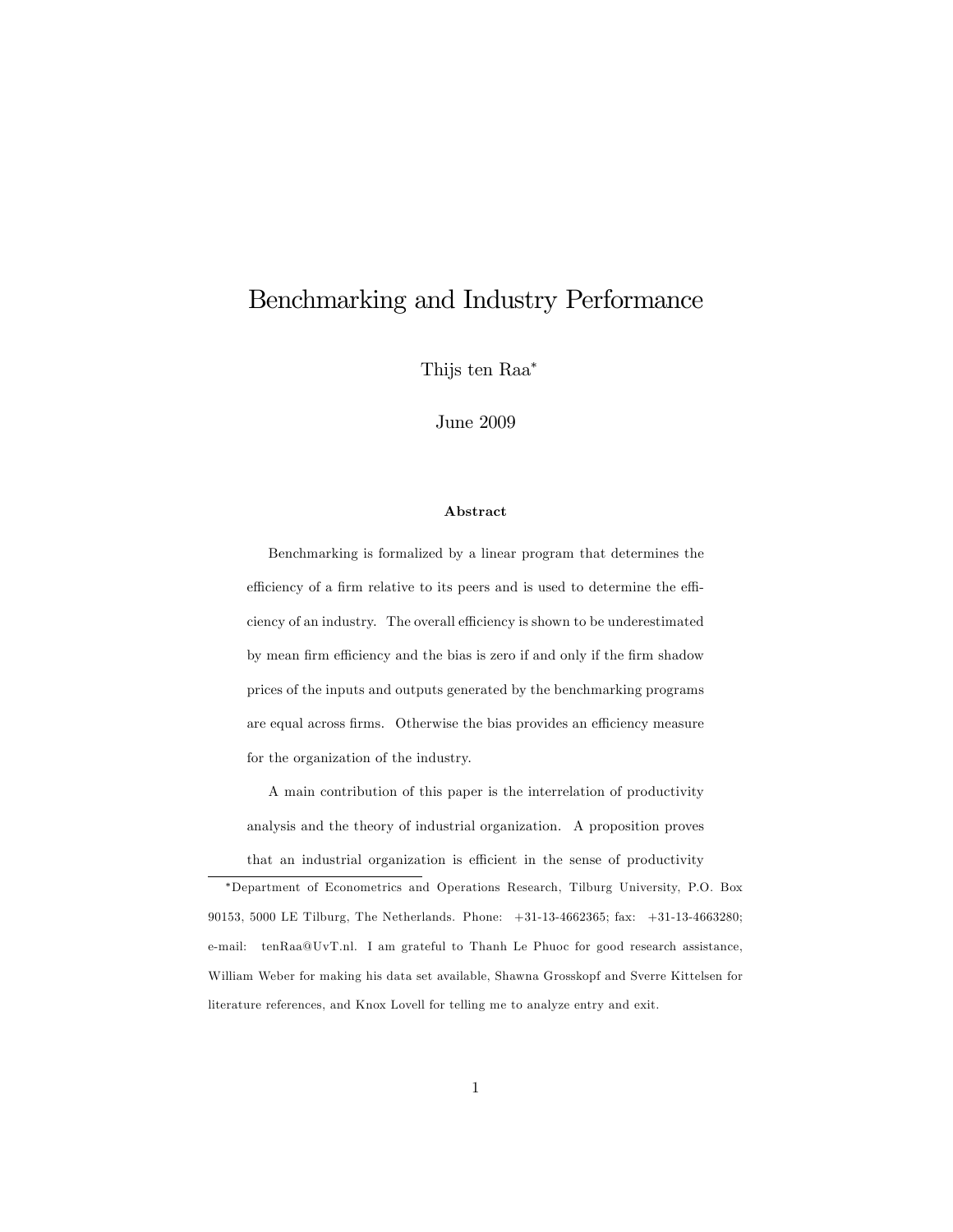analysis if and only if it is supportable in the entry-proofness sense of Sharkey and Telser (1978).

The known decomposition of performance in efficiency change and technical change is augmented with a term for the industrial organization efficiency change. The performance measure is shown to be consistent with the Solow residual and Malmquist indices for its components are given. An analysis of the Japanese banking industry illustrates and the dynamic effects of entry and exit can be accommodated.

JEL Classification Numbers: L10, D24, O47

Keywords: Scope (dis)economies, Industrial Organization, Efficiency, Aggregation, Productivity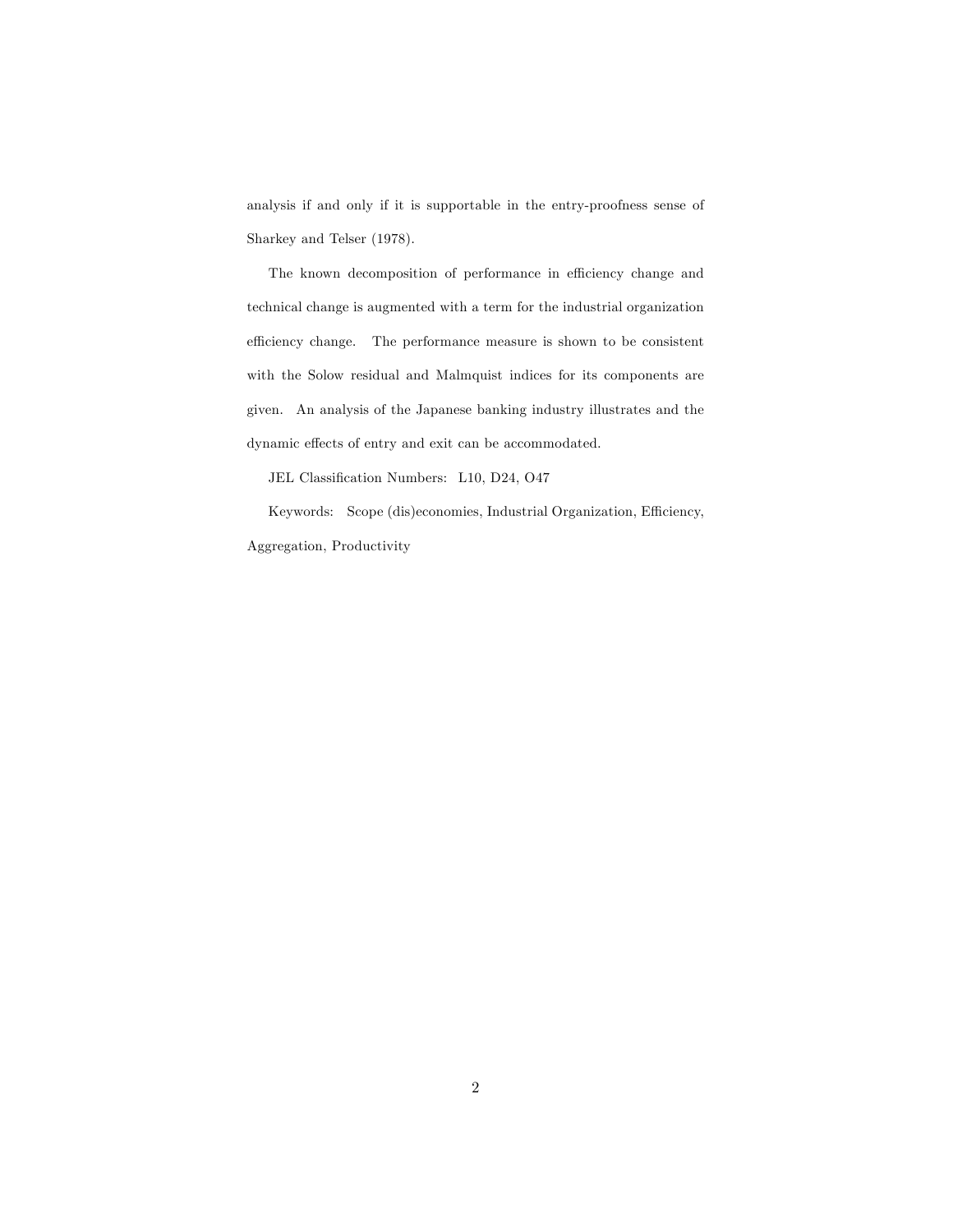### 1 Introduction

The theory of benchmarking can be traced back to Farrell (1957) and an easy introduction is given in Diewert's (2005) tutorial. The present, formal development connects benchmarking to the measurement of industrial organization  $(in)$ efficiencies and to economic performance measures. I define benchmarking through a function that maps two arguments, namely the object to be benchmarked–a firm–and the backdrop against which it is benchmarked–the industry–into a scalar, namely the efficiency of the firm. However simplistic, a Örm can be represented by the pair of its input vector and its output vector. The mapping summarizes a program that determines how much more output the firm could produce with its inputs if it would reallocate them to the activities implicit in the other firms. The output maximizing reallocation identifies the best practice technologies or *benchmarks* for the firm under consideration and the inverse of the output expansion defines its *efficiency*.

The performance of a firm will be measured by its output/input ratio or  $productivity$ -a concept that I will connect explicitly to the aforementioned efficiency function. This performance measure may be increased by efficiency change or technical change. The first element reflects a relative movement of a firm in the direction of the best practice frontier while the latter element represents a shift of the frontier. Aggregate performance may rise more than firm performance scores suggest, if resources are better allocated between firms. The latter component is the industrial organization effect and this paper quantifies it.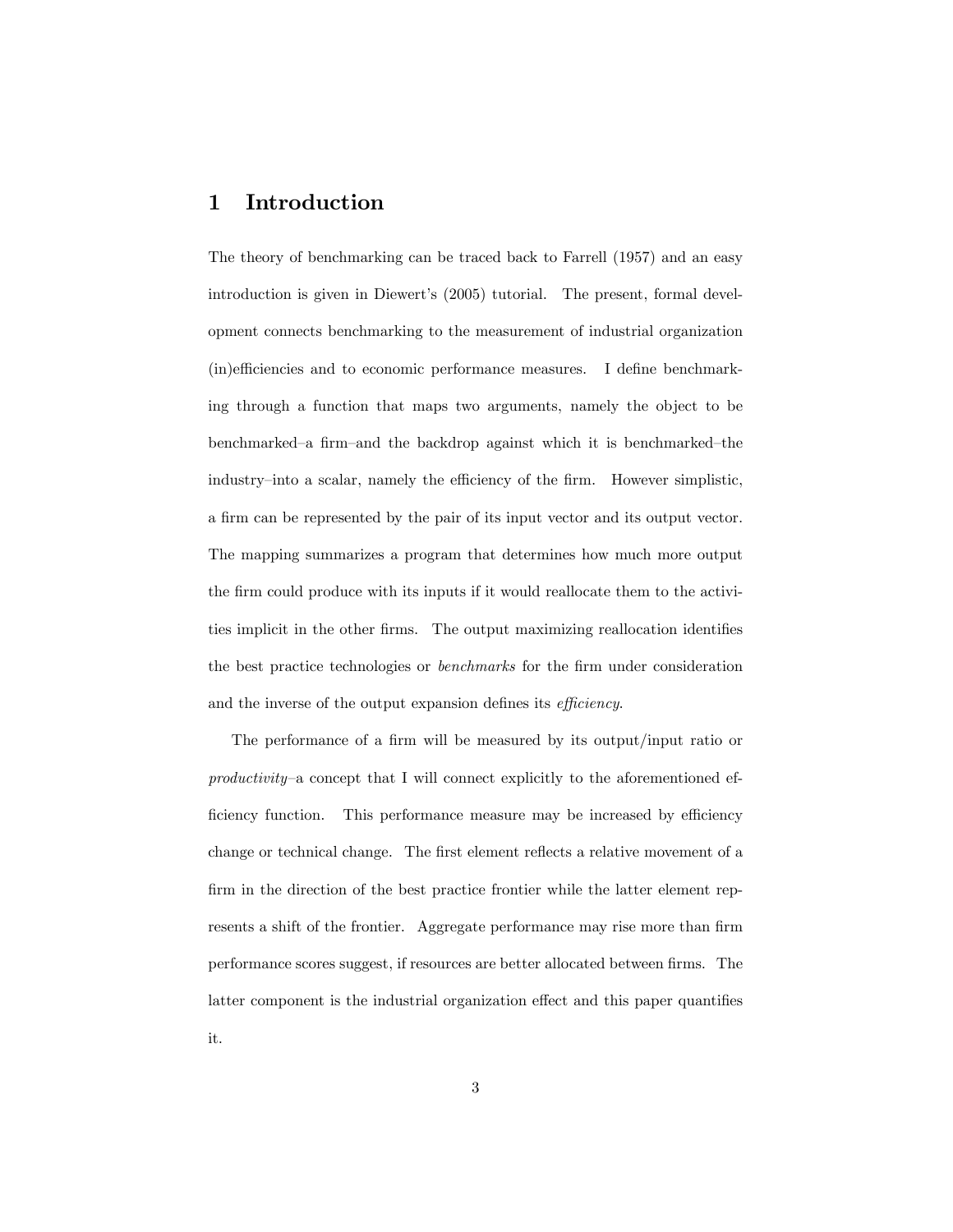Debreu (1951) recognized imperfections in economic organization as a source of aggregate inefficiency and Diewert (1983) analyzed them for open economies, focussing on price distortions. I operationalize these ideas, without using external price information (such as the world prices an open economy faces). In discrete time the operationalization will be expressed in terms of Malmquist indices, which are discrete time variants of productivity growth measures. Another novelty is that my theory of benchmarking extends my interrelationship of two value-based performance measures, namely Diewertís (1993) price index measurement and Solow's (1957) residual analysis, from the back-of-theenvelope calculation for production functions (ten Raa, 2005) to the activity framework.

If relatively productive Örms grow relatively fast, the industry will improve its performance, even when no firm exhibits technical change or efficiency change. The insight is closely related to shift-share or (de)composition analysis (Denny, Fuss, Waverman ,1981 and Balk, 2003). For example, aggregating industry productivities to total productivity growth, Wolff's (1985, formula 23) decomposition analysis includes a composition effect, and Jorgenson, Ho, and Stiroh (2003, formula 53) capture allocative efficiency changes. Yet there is more to the performance of a composite such as an industry than micro or firm performance and composition effects. While this decomposition seems clear at the micro level and has been applied to the macro level (Färe et al., 1994), Blackorby and Russell (1999) and Briec, Dervaux and Leleu (2003) have shown that things do not add up except under restrictive conditions. Bartelsman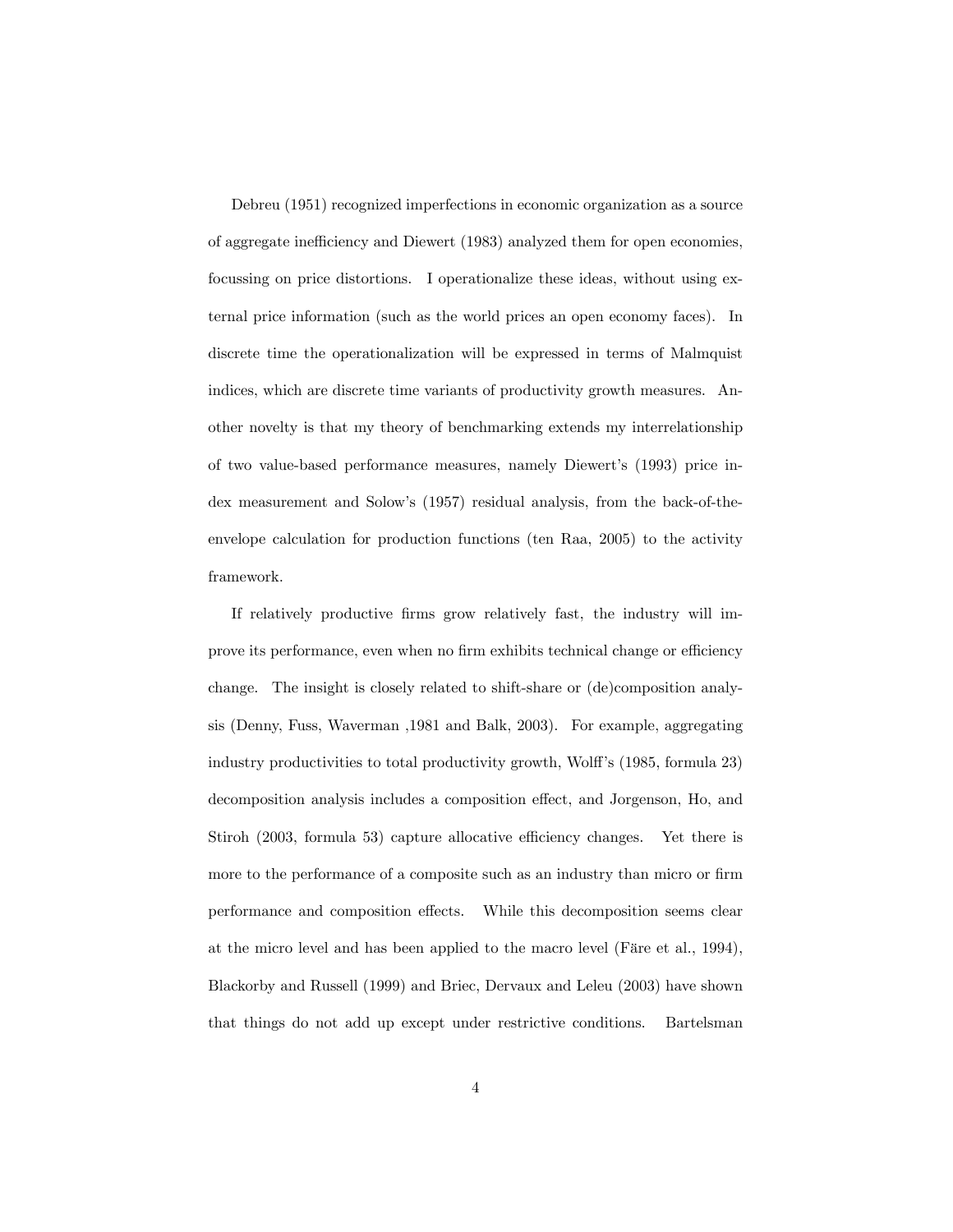and Domsí (2000, p. 571) understanding that "Aggregated productivity can be computed as the share-weighted average of individual productivity" is not exactly right. The first proposition of this paper will show that aggregated performance is less. There is a bias (ten Raa, 2005) and I will show that it reflects the industrial organization or, more precisely, the departure from an optimal organization. In a framework for the measurement of all performance components-technical change, efficiency change and industrial organization-I consolidate price and non-price based approaches, combining insights of composition analysis (which is neutral with respect to optimality issues) and of benchmarking (which is all about optimality but bears little on composition effects).

A main contribution of this paper is the interrelation of productivity analysis and the theory of industrial organization. A proposition proves that an industrial organization is efficient (in the sense of productivity analysis) if and only if it is supportable in Sharkey and Telser's (1978) sense of being entry-proof.

The efficiency/productivity literature boasts different econometric techniques and many econometricians feel strong about this. Roughly speaking the tradeo§ is between functional form limitations and robustness. In this theoretical paper, robustness is no issue however and it would be limiting and distracting to establish my propositions in a functional form framework. The exercise is one similar to Data Envelopment Analysis which is not robust-although there is recent bootstrapping work that effectively addresses the defect (Simar and Wilson, 2007)–but a functional form framework is less suitable for this theoretical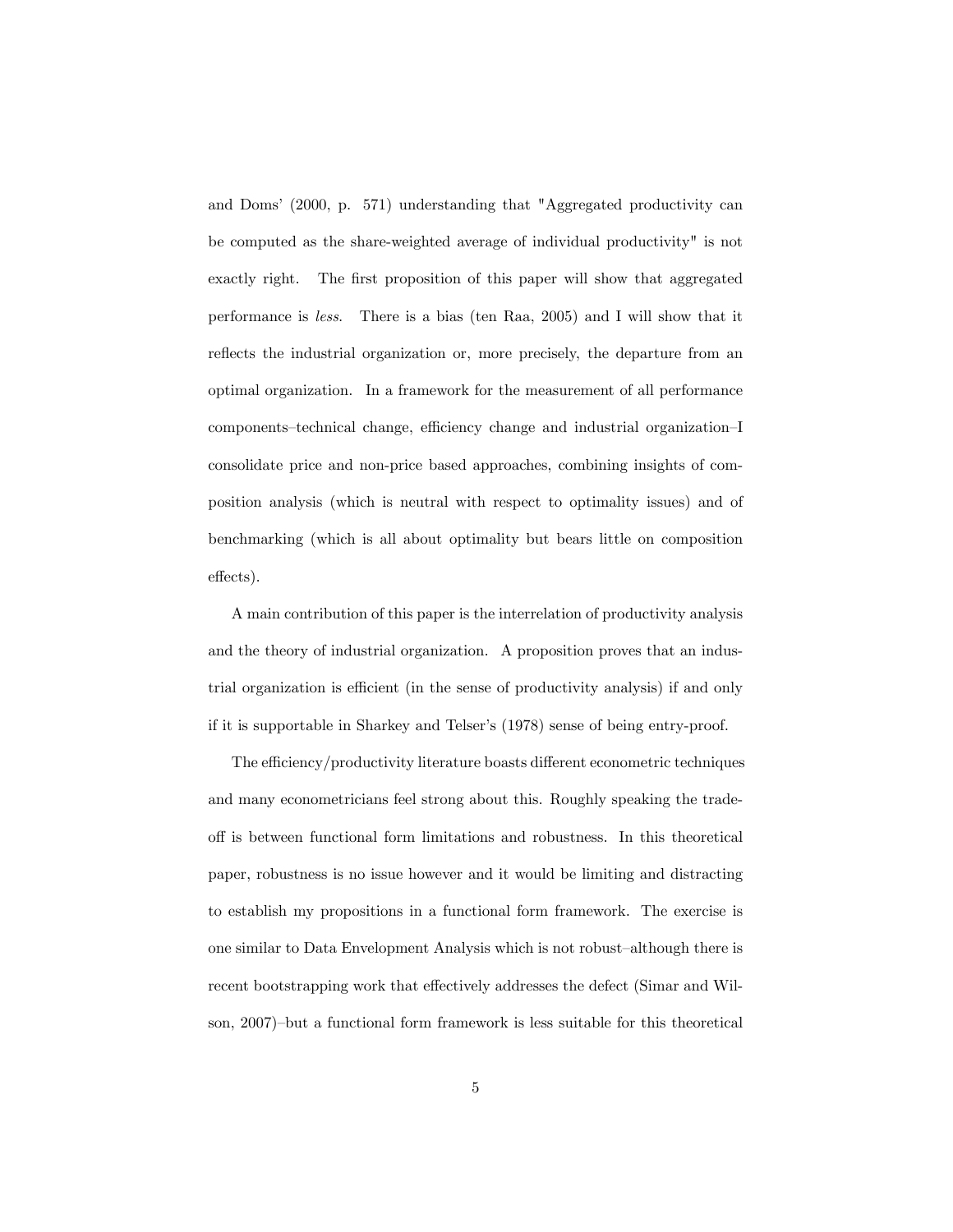paper.

The organization of the paper is as follows. The linear program is analyzed in section 2. Exploiting duality theory, I show that benchmarking is consistent with the price index approach to performance measurement. Much insight is gained by benchmarking not a firm but the entire industry. Section 3 uses the aggregation bias to measure the inefficiency of the industry. It relates this normative efficiency concept with the positive concept of supportability. Section 4 traces time changes of efficiency through both the object to be benchmarked and the reference benchmark, showing that the former transmits productivity growth and the latter technical change. Exploiting duality theory once more, I show that this dynamic benchmarking is consistent with the growth accounting concept of the Solow residual. Discrete time approximations are presented in section 5, including the industrial organization effect. Section 6 applies the theory to measure the evolution of the industrial organization of Japanese banking. Section 7 shows how the basic model can be modified to accommodate entry and exit of firms and other departures. Section 8 concludes.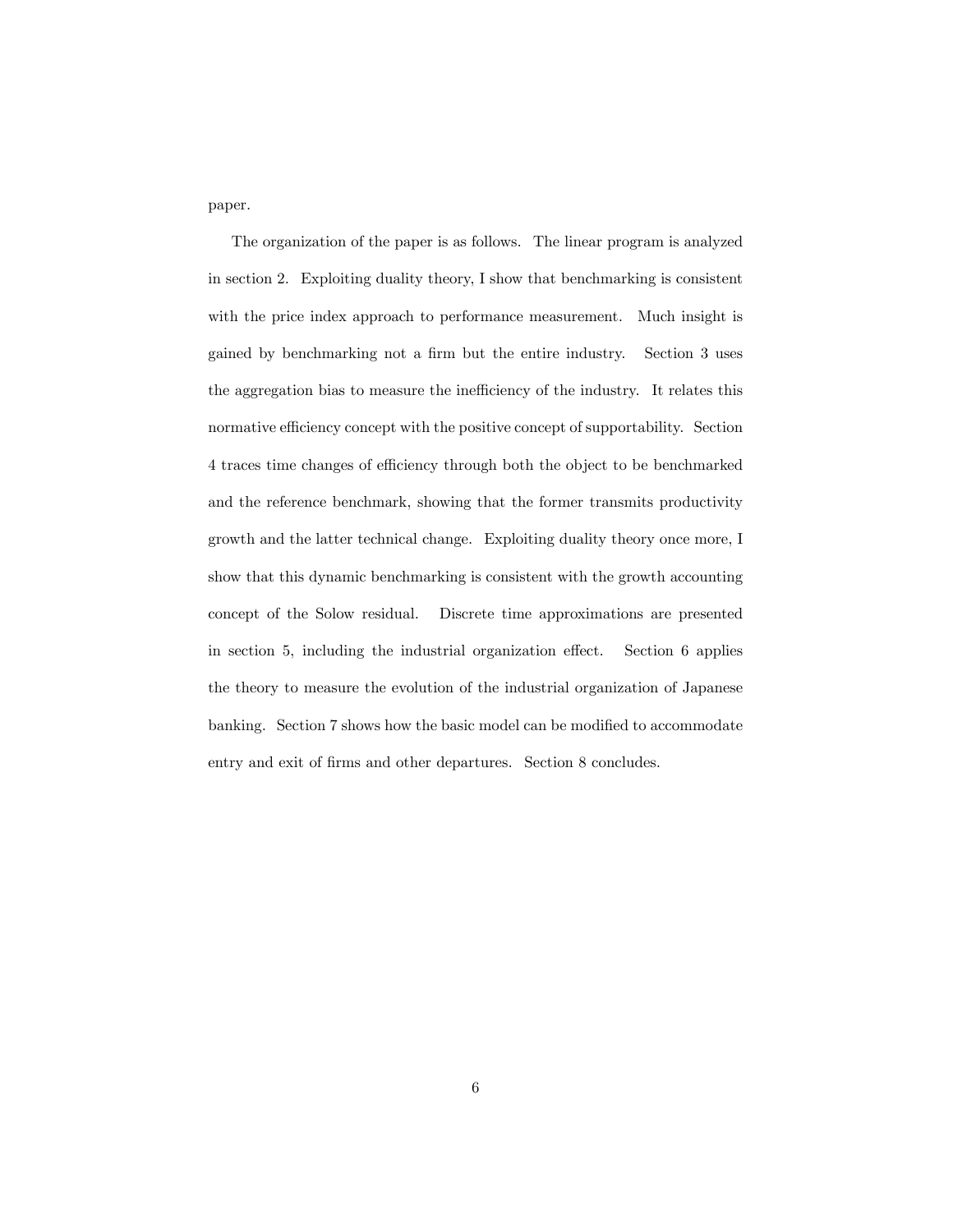#### 2 Benchmarking: price analysis

Denote firm i's input vector by  $x^i$  and its output vector by  $y^i$ ,  $i = 1, ..., I$ <sup>1</sup> Input vectors have a common dimension, output vectors have a common dimension, and these two dimensions may differ. For example, inputs can be labor, capital, and land, while outputs may be numerous goods and services. Some commodities can be both input and output. However simplistic, an industrial *organization* can be represented by the allocation  $(x^i, y^i)_{i=1,\dots,I}$ , which is denoted briefly by  $(x, y)$ . If  $I = 1$ , the industrial organization is a monopoly; if  $I = 2$ , it is a duopoly. If y is a diagonal matrix, we have monopolistic competition. If  $x$  is a row vector, we have an input price taking industry, for which inputs can be aggregated to 'cost.' The efficiency of a firm is determined by benchmarking its structure  $(x^i, y^i)$  against the industrial organization  $(x, y)$ . This is a comparison between the actual output level and the best practice output level achievable with the available input vector, just as Farrellís (1957) productive efficiency measurement technique and Shephard's (1970) output distance function. The idea is to reallocate the input,  $x^i$ , over all the activities  $j = 1, ..., I$ , and to run the latter with intensities  $\theta_j$ , as to inflate the output,  $y^i$ , by an expansion factor  $1/\varepsilon$ :

 $1$ All I need are firms' input and output data. This simplicity has a price: I miss performance failures on the demand side. However, a theoretical underpinning of this supply side approach is given in ten Raa  $(2008)$ , where it is demonstrated that my supply side efficiency measure is conservative (in the sense of underestimating full inefficiency) and sharp (attained by certain demand functions).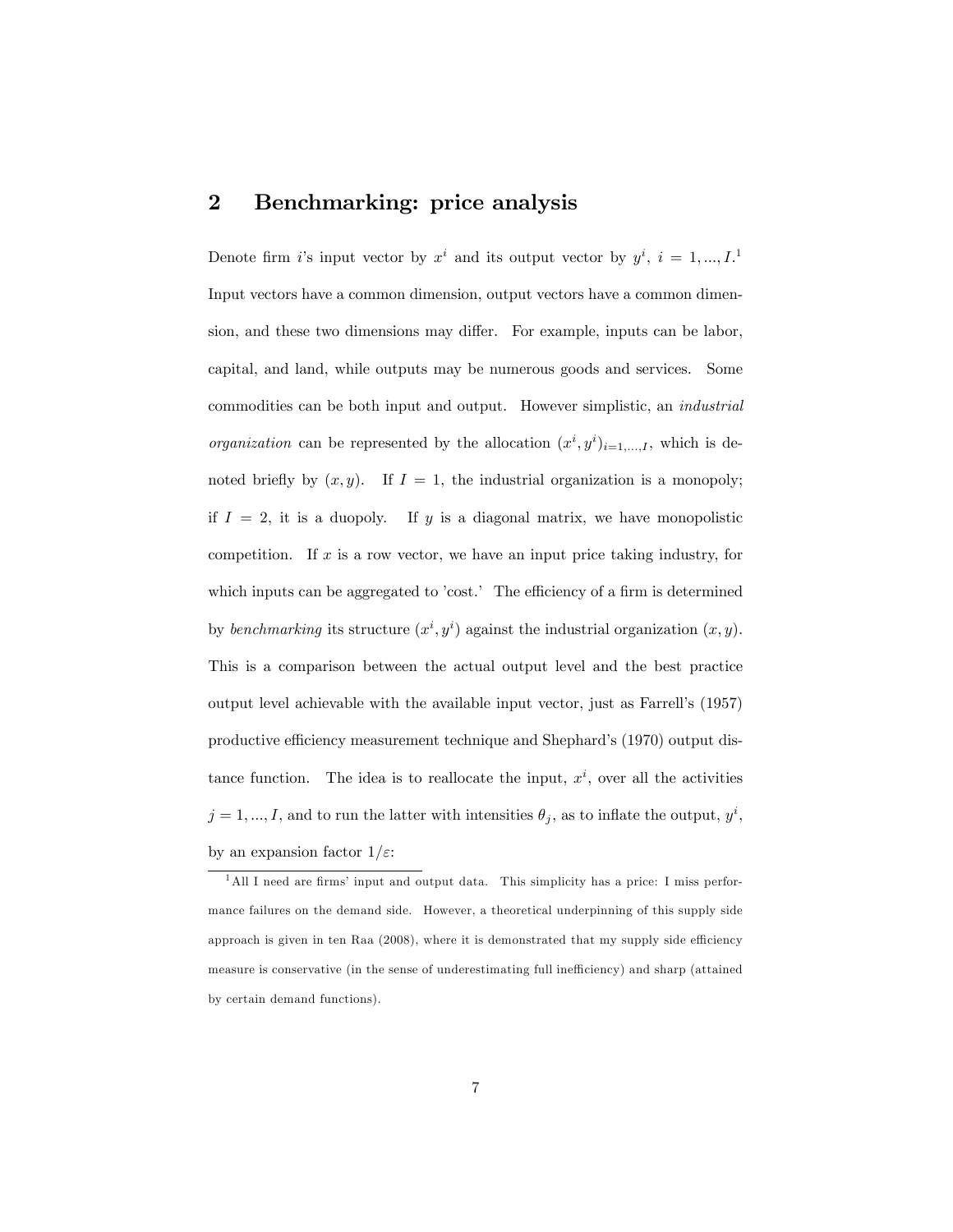$$
\max_{\varepsilon,\theta_j\geq 0} 1/\varepsilon : \sum \theta_j x^j \leq x^i, y^i/\varepsilon \leq \sum \theta_j y^j \tag{1}
$$

Here it is assumed that activity  $(x^i, y^i)$  can be run with constant returns to scale. An obvious extension of this paper will be the generalization to variable returns to scale, but this comes with integer problems (known in the theory of contestable markets) that obscure the relationship between the contestability and the efficiency of an industry revealed and measured in the present paper. In other words, that generalization better be relegated to a separate paper.

Instead of expanding output, one might contract the input, but under constant returns to scale output and input based benchmarking procedures are equivalent. So stick to (1). Let  $\varepsilon^i$  solve primal program (1).<sup>2</sup> The expanded  $y^i/\varepsilon^i$  is the potential output of firm i, using the best practice technologies. If  $\varepsilon^i = 0.9$ , firm i could produce a factor  $1/0.9 = 1.11$  or  $11\%$  more. If  $\varepsilon^i = 1$ , potential output is no more than actual output and firm  $i$  is said to be fully efficient. In general,  $\varepsilon^i$  is a number between 0 and 1 which indicates the firm efficiency for firm i. The best practice firms or benchmarks relevant to firm i are signalled by  $\theta_j > 0$  in program (1).

Denote the *shadow prices* of the constraints in (1) by  $w^i$  and  $p^i$ , for the inputs and outputs, respectively; they solve the dual program:<sup>3</sup>

$$
\min_{p,w \ge 0} wx^i : py^j \le wx^j, py^i = 1, \text{ all } j \tag{2}
$$

<sup>&</sup>lt;sup>2</sup>Notice the program is linear in the nonnegative variables  $1/\varepsilon$ ,  $\theta_i$ .

<sup>3</sup> The price normalization constraint features no slack, because the non-negativity constraint

for  $1/\varepsilon$  is non-binding (as  $1/\varepsilon = 1$  is feasible by choice of  $\theta_i = 1$  and  $\theta_j = 0, j \neq i$ ).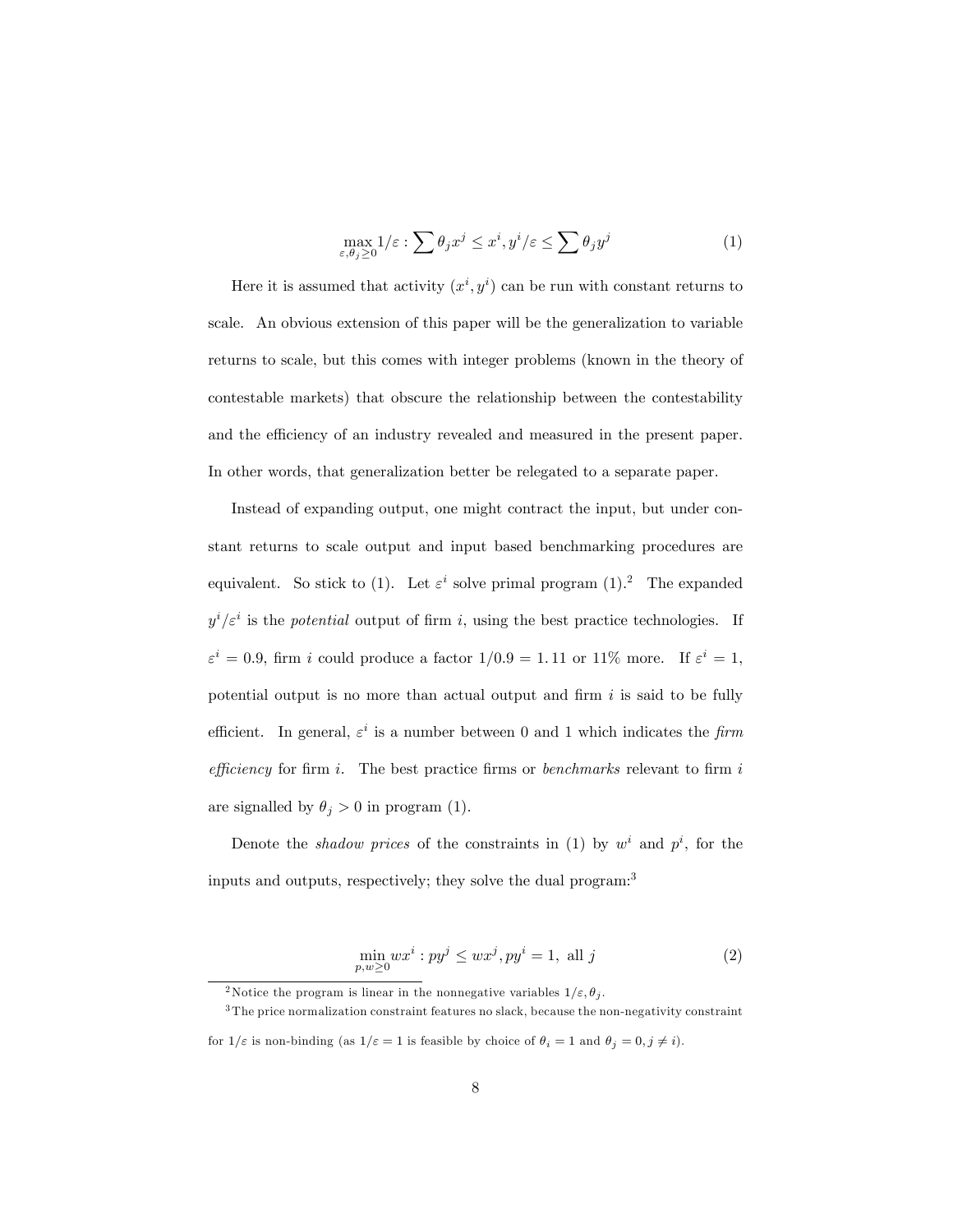This dual program is essentially the original tack to Data Envelopment Analysis, taken by Charnes, Cooper and Rhodes (1979). Under the alternative scheme of input contraction, the dual would maximize the value of output. Either way the dual variables weigh output and input scores, which is particularly useful in situations where weights are not readily given, as in the assessment of EU internal market dynamics by Cherchyea, Lovell, Moesen, and Van Puyenbroeck (2007). The connection between efficiency and valuations–a central theme in this paper-is made by the main theorem of linear programming. According to this theorem the primal and dual programs have equal solution values:

$$
1/\varepsilon^i = w^i x^i \tag{3}
$$

Substituting the price normalization constraint of program (2) in equation  $(3)$ , the efficiency of firm i becomes:

$$
\varepsilon^i = p^i y^i / w^i x^i \tag{4}
$$

This result establishes a connection between benchmarking and price index measurement. The efficiency is the *ratio* of the value of output to the value of input at shadow prices. Georgescu-Roegen (1951) called it return to the dollar in a more complicated framework, involving investment. Under constant reurns to scale the ratio should equal unity for profit maximizers. The ratio should be contrasted with the difference concept of Glass, McCallion, McKillop, and Stringer (2006), who argue that 'profit' as the difference between revenue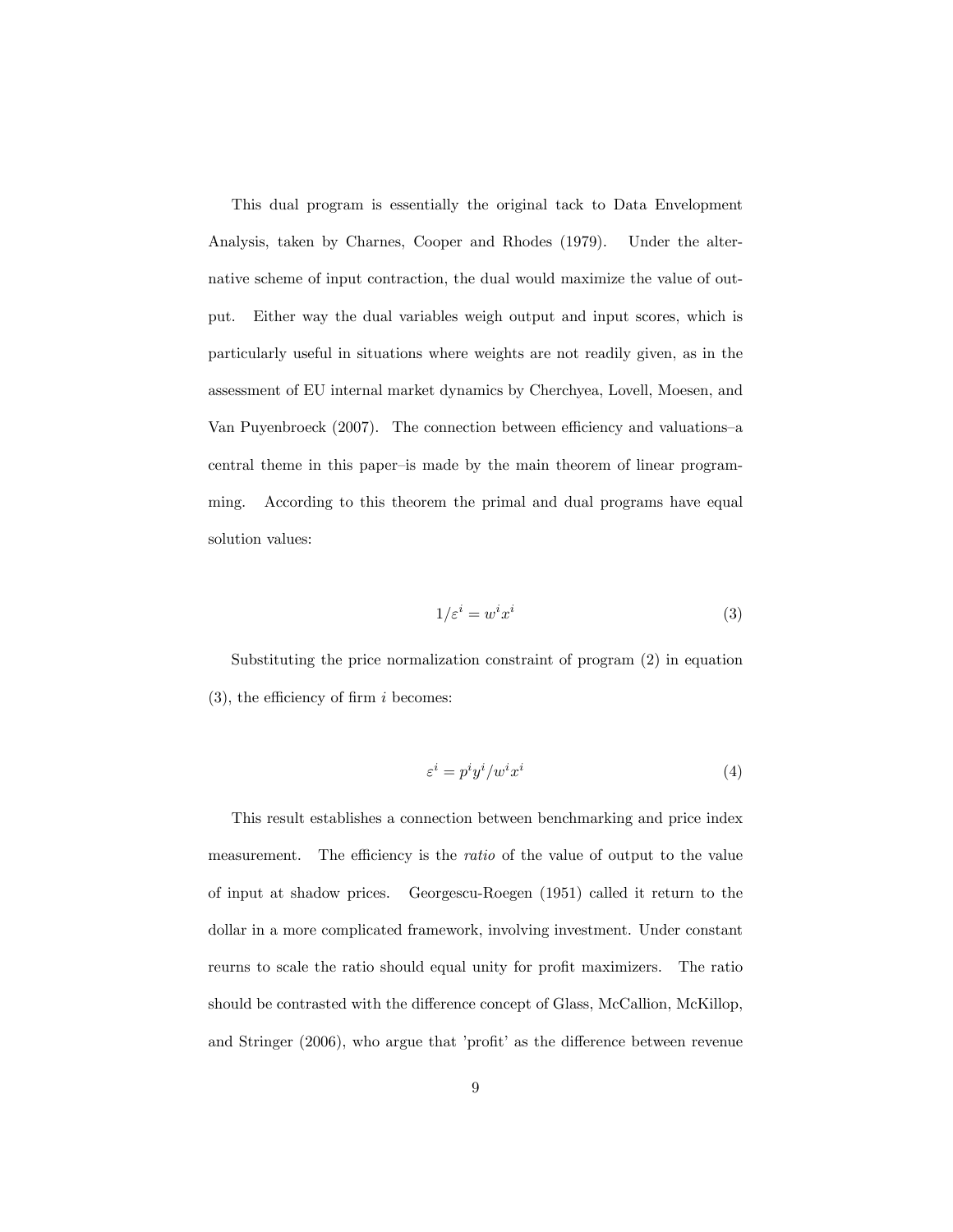and cost, provides a measure of publicly funded institutions' financial performance. Another perhaps surprising feature is that the ratio is evaluated at private prices, because the potential output of firm  $i$  has idiosyncratic commodity proportions and because of the presence of multiple inputs. If the output mix of a firm is relatively intensive in terms of some input, the shadow price of that input will be high. If there were essentially one input, as for an industry that is input price taking, then the shadow prices of the outputs can be shown to be independent of the Örmís output mix (the Samuelson substitution theorem, ten Raa, 1995), ensuring perfect agreement between private and social values.

Shadow input prices are high. $<sup>4</sup>$  Indeed, by the dual constraints in program</sup>  $(2)$ , no firm makes positive profit at shadow prices. Benchmarks break even (by the phenomenon of complementary slackness) and inefficient firms incur a loss. This observation confirms that efficiency measure  $(4)$  is a number between 0 and 1.

We now apply the apparatus to the efficiency of the industry. Farrell (1957) and Førsund and Hjalmarsson  $(1979)$  call it structural efficiency and Johansen  $(1972)$  defines potential industry output as a function of total input. Following Färe and Grosskopf's (2004) extension, the idea is to reallocate the combined inputs of all firms, industry input  $\bar{x} = \sum x^{i}$ , as to inflate the aggregate output vector,  $\overline{y} = \sum y_i$ , by an expansion factor  $1/\varepsilon$ . Under constant returns to scale the industry technology is the cone spanned by the firm technologies, which is

<sup>4</sup> This is paradoxal, since the dual program minimizes the value of the inputs. The constraint, however, lifts the value of the inputs over the value of the outputs, in fact to the level of potential output. And the latter is maximized by the primal program.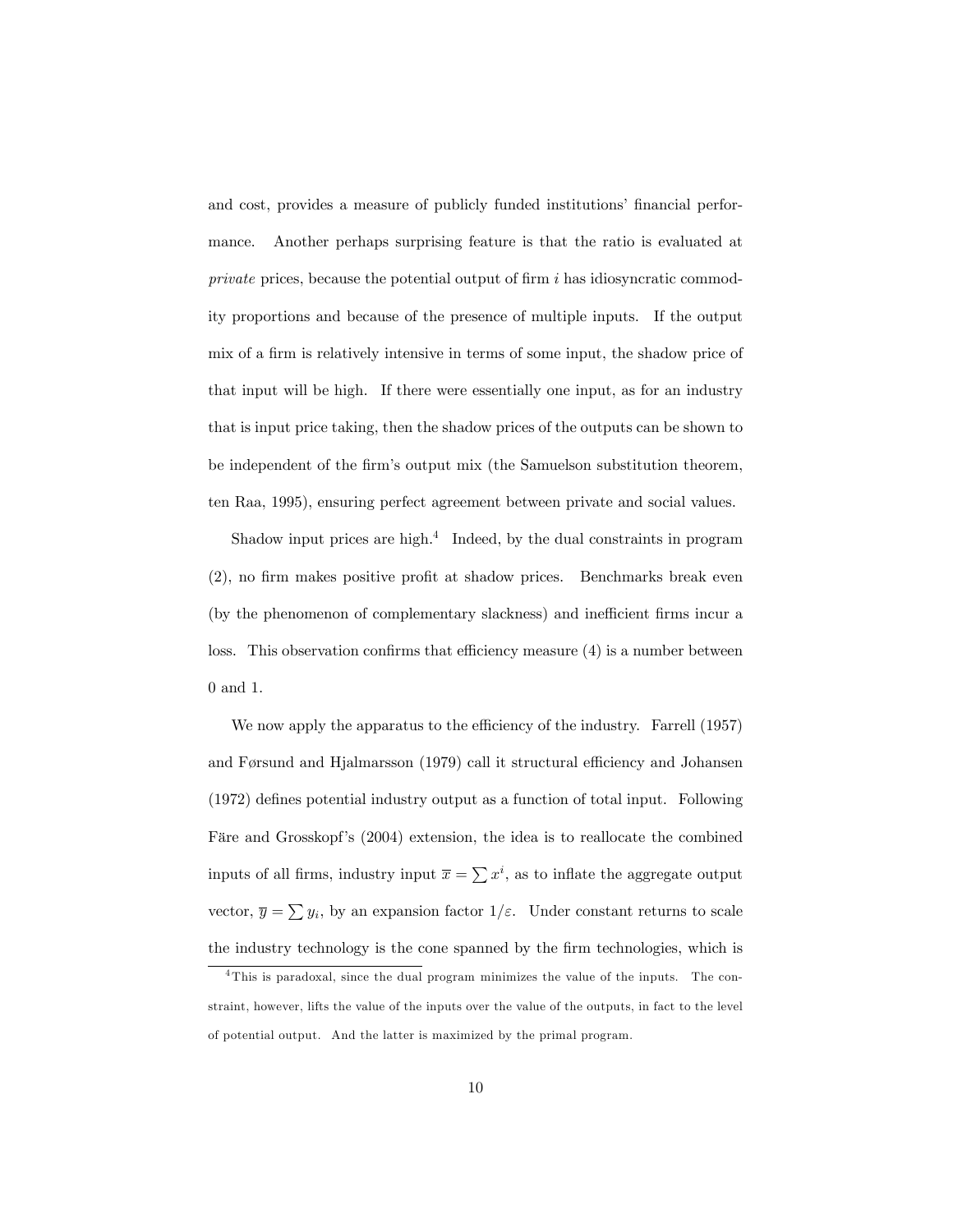the same technology as the reference technology in the firm efficiency program  $(1)$ . The only modification to the latter is, therefore, the replacement of firm resources and output target by industry resources  $\bar{x}$  and output target  $\bar{y}$ :

$$
\max_{\varepsilon,\theta_j\geq 0} 1/\varepsilon : \sum \theta_j x^j \leq \overline{x}, \overline{y}/\varepsilon \leq \sum \theta_j y^j \tag{5}
$$

Let  $\bar{\varepsilon}$  solve program (5). It is a number between 0 and 1 which indicates the *industry efficiency*. The best practice firms or *benchmarks* relevant to the industry are signalled by  $\theta_j > 0$  in program (5). Denote the shadow prices of the constraints in program (5) by  $\overline{w}$  and  $\overline{p}$ , for the inputs and outputs, respectively; these industry prices solve the dual program:

$$
\min_{p,w\geq 0} w\overline{x} : py^j \leq wx^j, p\overline{y} = 1, \text{ all } j \tag{6}
$$

Analogous to equation (3), potential output increases by the following factor:

$$
1/\overline{\varepsilon} = \overline{wx} \tag{7}
$$

Analogous to equation  $(4)$ , industry efficiency becomes:<sup>5</sup>

$$
\overline{\varepsilon} = \overline{py}/\overline{wx} \tag{8}
$$

Again, the efficiency is the ratio of the value of output to the value of input.

<sup>&</sup>lt;sup>5</sup> Since prices are in the numerator and the denominator of formula (8), the price normalization in (6) is a wash.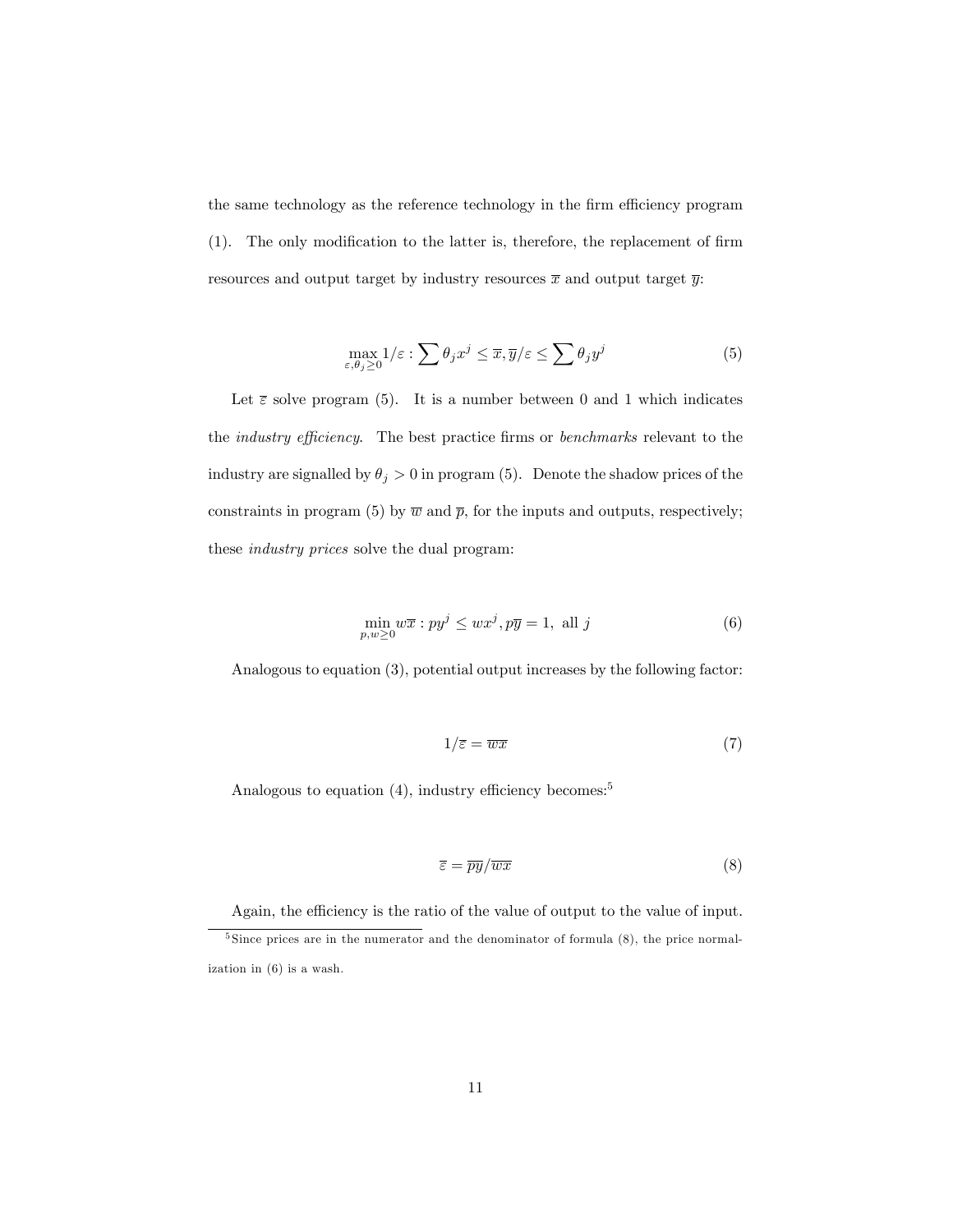#### 3 Industrial organization: an efficiency measure

Proposition 1 establishes a one-sided relationship between the efficiencies of the firms and the efficiency of the industry. The gap in the relationship will be used to quantify the efficiency of the industrial organization.

**Proposition 1.** Industry efficiency is *less* than the market share weighted harmonic mean of the firm efficiencies:  $\bar{\varepsilon} \leq 1/\sum \frac{s^i}{\varepsilon^i}$  $\frac{s^i}{\varepsilon^i}$ , where  $s^i = \overline{p}y^i/\overline{py}$  are the market shares evaluated at the prices determined by dual program (6).

**Proof.** In the dual program (2), consider the socially optimal prices  $\bar{p}/\bar{p}y^i$ and  $\overline{w}/\overline{p}y^i$  (which need *not* be privately optimal). The denominator has been chosen as to fulfil the price normalization constraint in program  $(2)$  and the inequality constraint carries over from program (6). In short, these prices are feasible with respect to program (2). But by their suboptimality (in this private minimization program),  $(\overline{w}/\overline{p}y^i)x^i \geq w^ix^i$  or  $\overline{w}x^i \geq \overline{p}y^iw^ix^i = \overline{p}y^i/\varepsilon^i$ , using equation (3). Summing and invoking equation (7) and the price normalization constraint of (6), we obtain  $1/\overline{\varepsilon} = \overline{wx} = \overline{w} \sum x^i \ge \sum \overline{p} y^i / \varepsilon^i = \sum s^i / \varepsilon^i$ . Inverting, industry efficiency becomes  $\overline{\varepsilon} \leq 1/\sum \frac{s^i}{\varepsilon^i}$  $\frac{s^2}{\varepsilon^i}$ . Q.E.D.

The next proposition shows that the gap is zero if and only if the private prices of the firms coincide. The sufficiency part is reminiscent of Koopmans  $(1957)$  result that the industry profit function equals the sum of the firm profit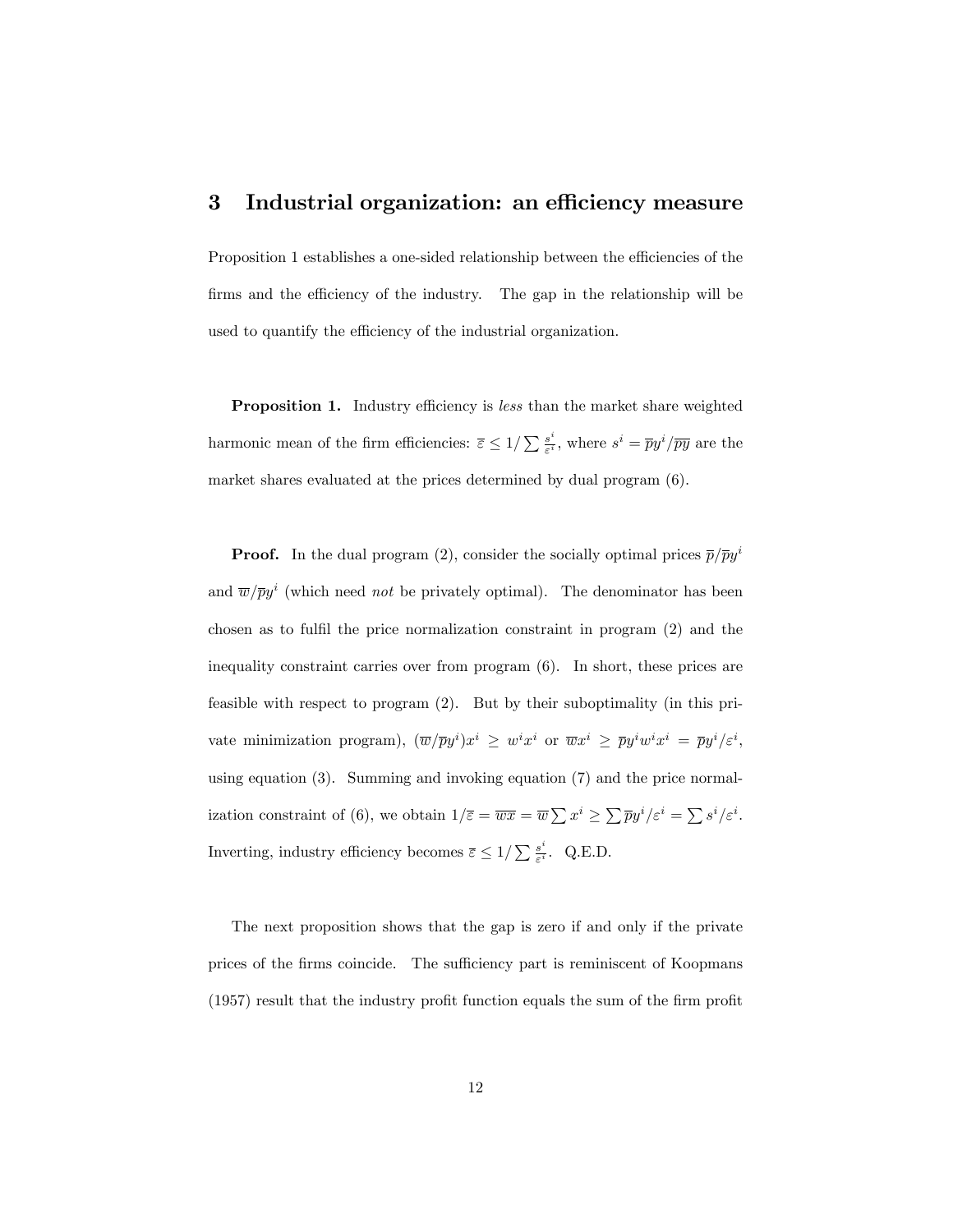functions.<sup>6</sup> Proposition 2 will be used later to show that an industrial organization is efficient if and only if it features price competition and free entry.

**Proposition 2.** The industry efficiency equals the market share weighted harmonic mean of the firm efficiencies if and only if all relative private price vectors match.

**Proof.** The private prices  $p^i$  and  $w^i$  solve program (2). Rescale them by letting them solve min  $p,w\geq0$  $wx^i: py^j \leq wx^j, p\overline{y} = 1$ , all j (normalizing against  $\overline{y}$ ) instead of  $y^i$ ). If the relative price vectors are equal, i.e.  $(p^i, w^i)$  are collinear, then, by the now common normalization constraint,  $(p^i, w^i)$  are equal, say  $(\overline{p}, \overline{w})$ . I claim these prices solve program (6). Feasibility carries over from any of the rescaled linear programs. Suppose the prices are not optimal. Then there would be a superior  $(p^*, w^*)$  with  $p^*y^j \leq w^*x^j$ ,  $p^*\overline{y} = 1$  and  $w^*\overline{x} < \overline{wx}$ . Hence  $w^*x^i < \overline{w}x^i$  for some *i*. This contradicts that  $(\overline{p}, \overline{w})$  solves the rescaled dual program of that firm i. Since  $(\overline{p}, \overline{w})$  are also privately optimal, the inequalities in the Proof of Proposition 1 are binding. The bindingness of the last of these inequalities equates industry efficiency with the harmonic mean of the firm efficiencies. Conversely, if this equality holds, the inequalities in the Proof of Proposition 1 are binding. Hence  $\bar{p}/\bar{p}y^i$  and  $\bar{w}/\bar{p}y^i$  are privately optimal. These private prices are collinear. Q.E.D.

 $6$  Summation of profit functions presumes price equality across firms.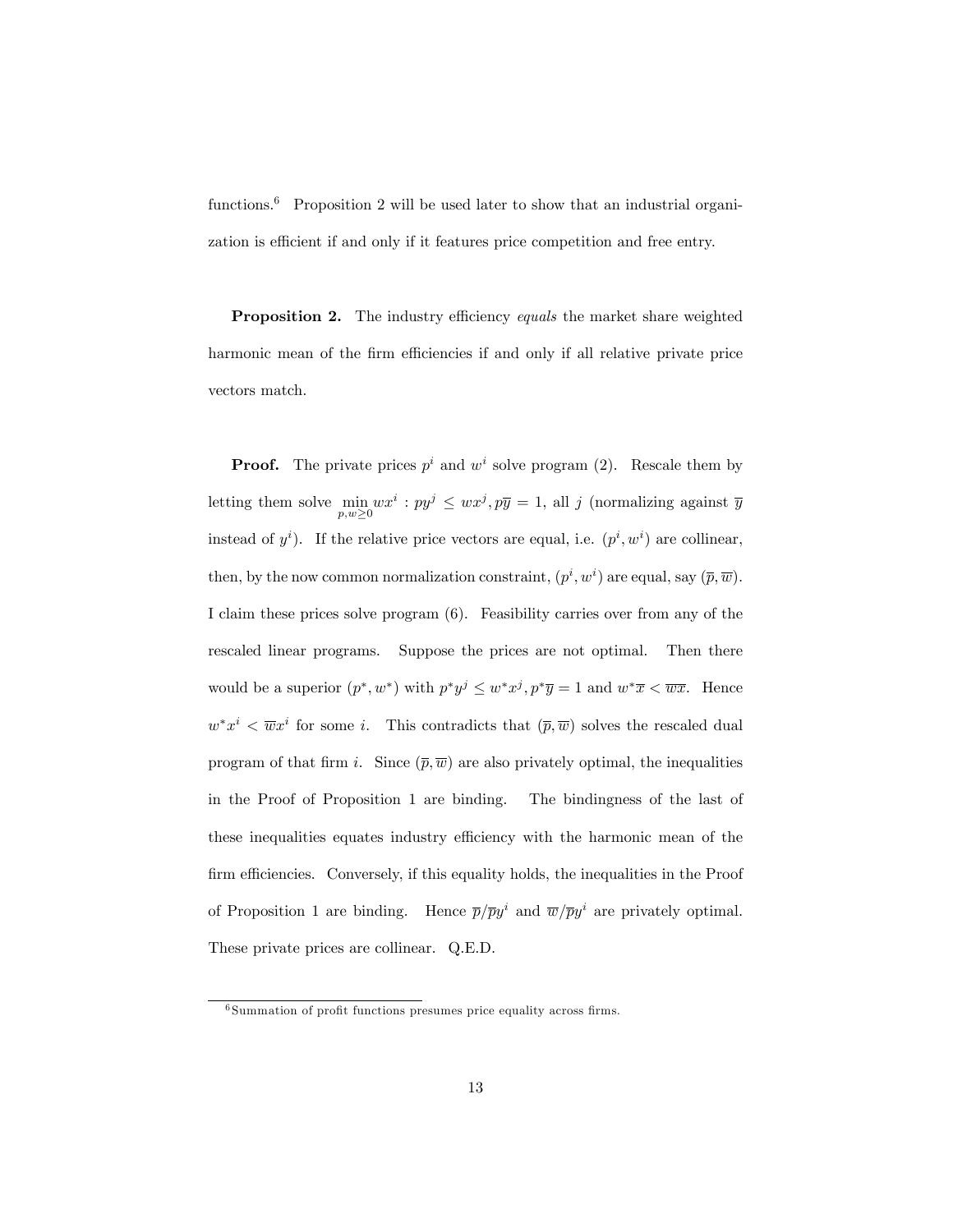The reason that industry efficiency is less than mean firm efficiency is that the industrial organization is suboptimal. It is a form of allocative inefficiency. Firms better be split or merged, specialize or diversify. The optimal industrial organization is determined by the benchmarks in program (5). Suboptimality is signalled by a distortion between private and social prices (Proposition 2). The efficiency of the industrial organization can thus be measured by the ratio of the industry efficiency to the mean firm efficiency, or, using Proposition 1:

**Definition 1.** The *efficiency of an industrial organization*,  $(x, y)$ , equals  $\varepsilon^{IO} = \overline{\varepsilon} \sum s^i/\varepsilon^i$ , where  $s^i$  are the market shares evaluated at the prices determined by dual program (6).

Notice that by Proposition 1 the efficiency of an industrial organization is a number between  $0$  and  $1$ , with the latter value representing full efficiency according to Proposition 2.

**Examples.** 1. Consider an industry with equally efficient firms:  $\varepsilon^i = \varepsilon$ . Then by Proposition 1,  $\overline{\varepsilon} \leq 1/\sum \frac{s^i}{\varepsilon^i}$  $\frac{s^*}{\varepsilon^i} = \varepsilon$ . Hence industry efficiency is less than firm efficiency. The efficiency of the industrial organization is  $\varepsilon^{IO} = \overline{\varepsilon}/\varepsilon$ .

2. Consider an industry that produces a single good from labor and capital. Three firms each produce one unit of output. Firm 1 uses just one unit of labor, firm 2 uses just one unit of capital, and firm 3 uses  $1/3$  units of both inputs. Since firm 1 has labor only, the technologies of firms  $2$  and  $3$  (which employ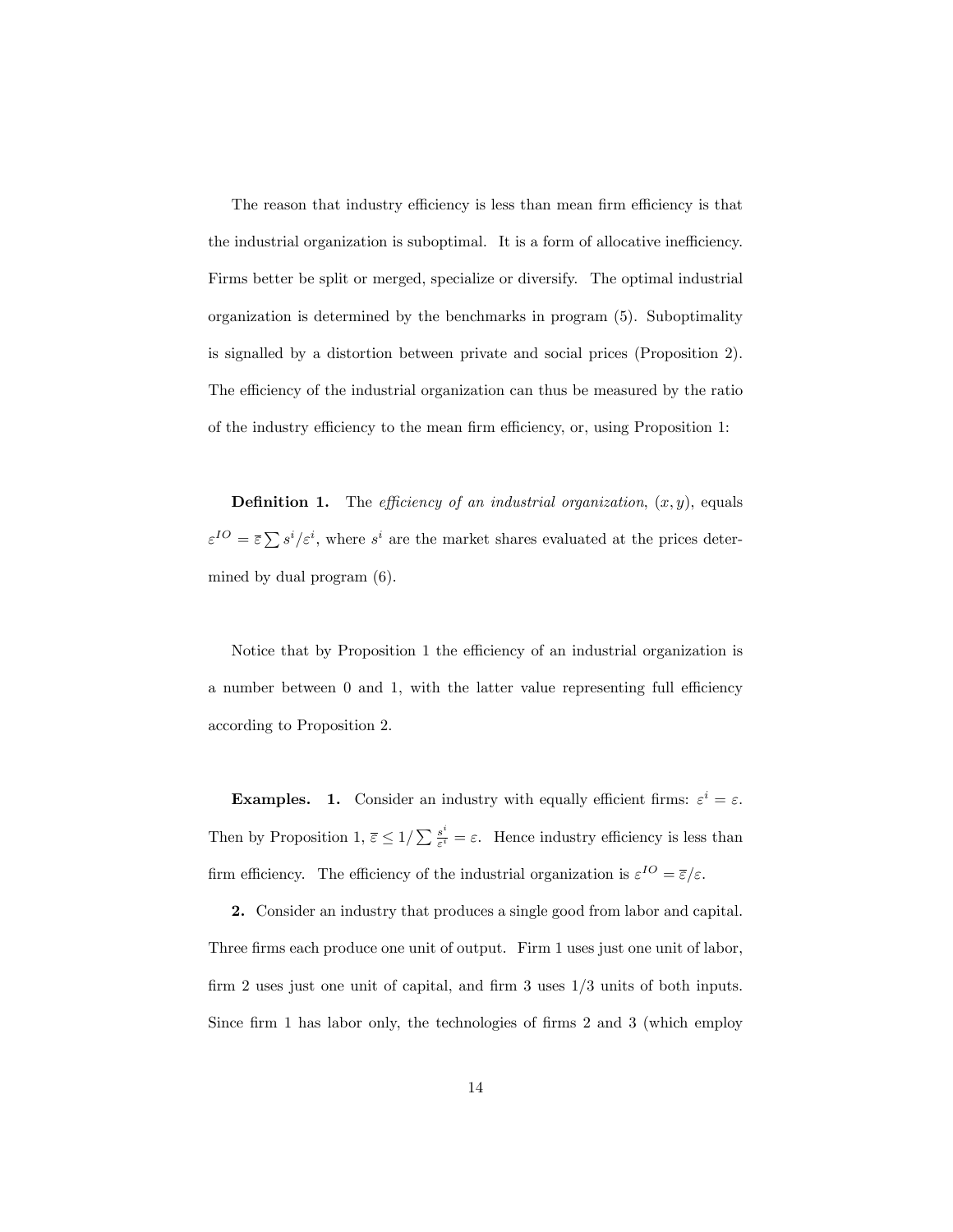capital) are of no use. There is no potential increase of its output. The same conclusion holds for firm 2. Firm 3 could reallocate its labor and capital to the technologies employed by firms 1 and 2, respectively, but its output would go down from 1 to  $2/3$ . Hence no firm has scope for an increase in output. All potential outputs are equal to the observed outputs and, therefore, all Örms are  $100\%$  efficient. The industry, however, is not efficient. If firms 1 and 2 would merge and adopt the technology of firm 3, the new firm would be three times as big as firm 3, hence produce three units of output, which is one more than they produce using their own technologies. Potential output is four units (instead of three), so that the expansion factor is  $4/3$  and, therefore, the industry efficiency is  $3/4$  or only 75%. The efficiency of the industrial organization is  $75/100 =$  $0.75$  or  $75\%$ . The industry would do better if the two specialized firms would merge.

3. It is straightforward to construct an example where the industry would do better if a firm were split: Simply substitute diseconomies of scope for the economies of scope in Example 2, by letting firm  $3$  use  $2/3$  units of both inputs (instead of the 1/3 in Example 2).

4. Add a fourth firm to Example 2, with the same inputs as firm 3, but only  $1/2$  a unit of output. Clearly, firm 4 could produce a full unit of output (adopting the technology of firm 3). Its efficiency is  $50\%$ . In the present example, the outputs are 1, 1, 1, 0.5. The market shares are 2/7, 2/7, 2/7, 1/7. The firm efficiencies are  $100\%$ ,  $100\%$ ,  $100\%$ ,  $50\%$ . The harmonic mean is  $1/\sum s^i/\varepsilon^i = 1/(\frac{2/7}{1.00} + \frac{2/7}{1.00} + \frac{2/7}{1.00} + \frac{1/7}{0.50})$  or 87.5%. For the industry potential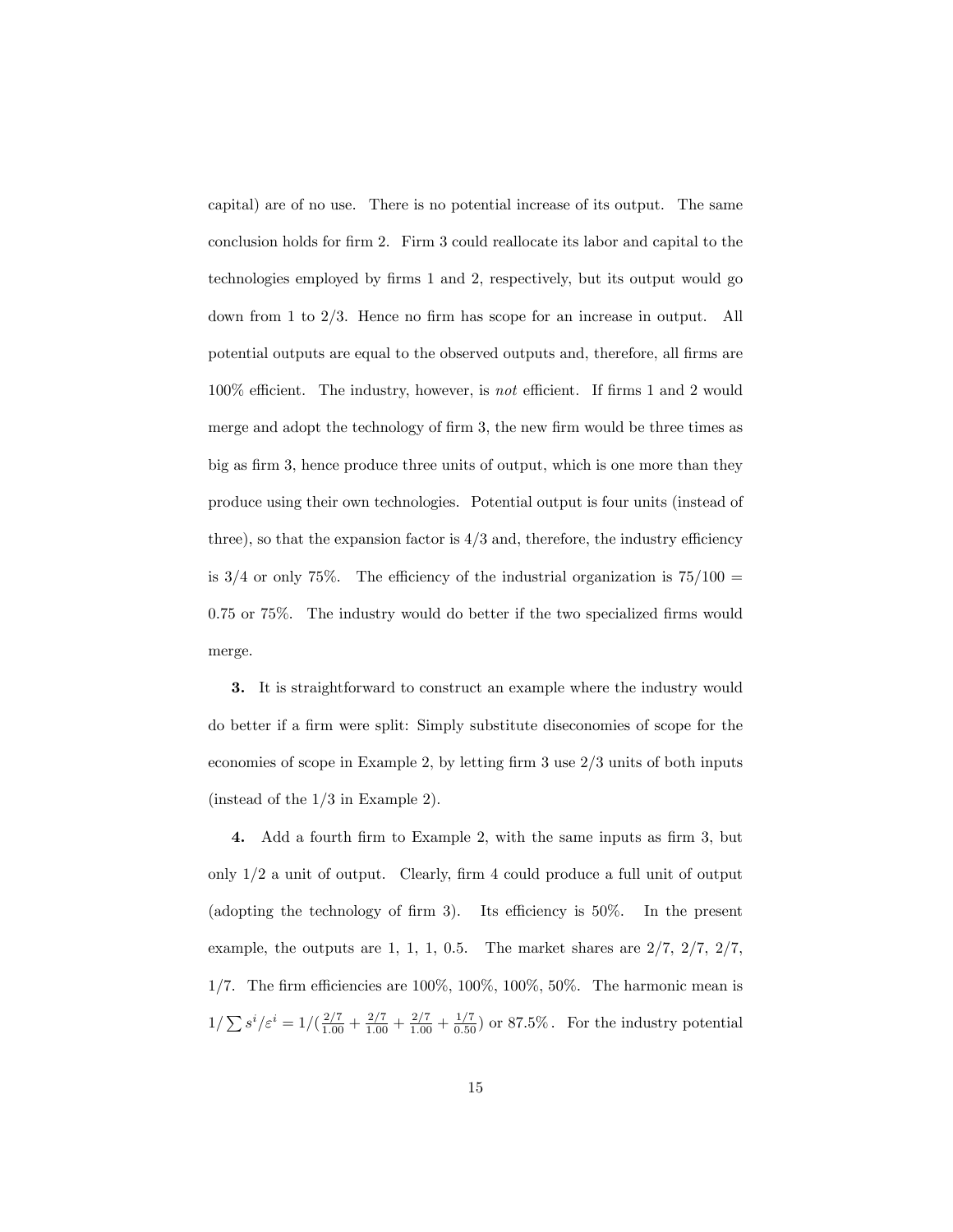output is three for firms 1 and 2 jointly (see Example 2) and one for firms 3 and 4 each, hence Öve in total (instead of three and a half), so that the expansion factor is  $5/3.5$  and, therefore, the industry efficiency is  $3.5/5$  or only 70%. The efficiency of the industrial organization is  $70/87.5 = 0.8$  or  $80\%$ .

An immediate consequence of Definition 1 is the following.

**Proposition 3.** Industry efficiency is the product of (market share weighted harmonic) mean firm efficiency and the efficiency of the industrial organization.

Proposition 3 will enable us to refine the decomposition of productivity growth in technical change and efficiency change in the next section, but first I make an observation on the connection between the efficiency and the supportability of an industrial organization in a contestable market.

In a contestable market, a potential entrant can tap the incumbents' technology and the entry costs are zero; see Baumol, Panzar and Willig (1982). Their solution concept is that of a sustainable industrial organization. The definition of sustainability involves demand conditions, but a simple, necessary condition is Sharkey and Telser's (1978) supportability, and that is all I need.<sup>7</sup>

<sup>7</sup> Students of the history of economic thought recognize this as another instance where the returns to scale (which are implicitly constant in benchmarking) determine if values are determined by the supply side or in interaction with the demand side: the classical and neo-classical points of view.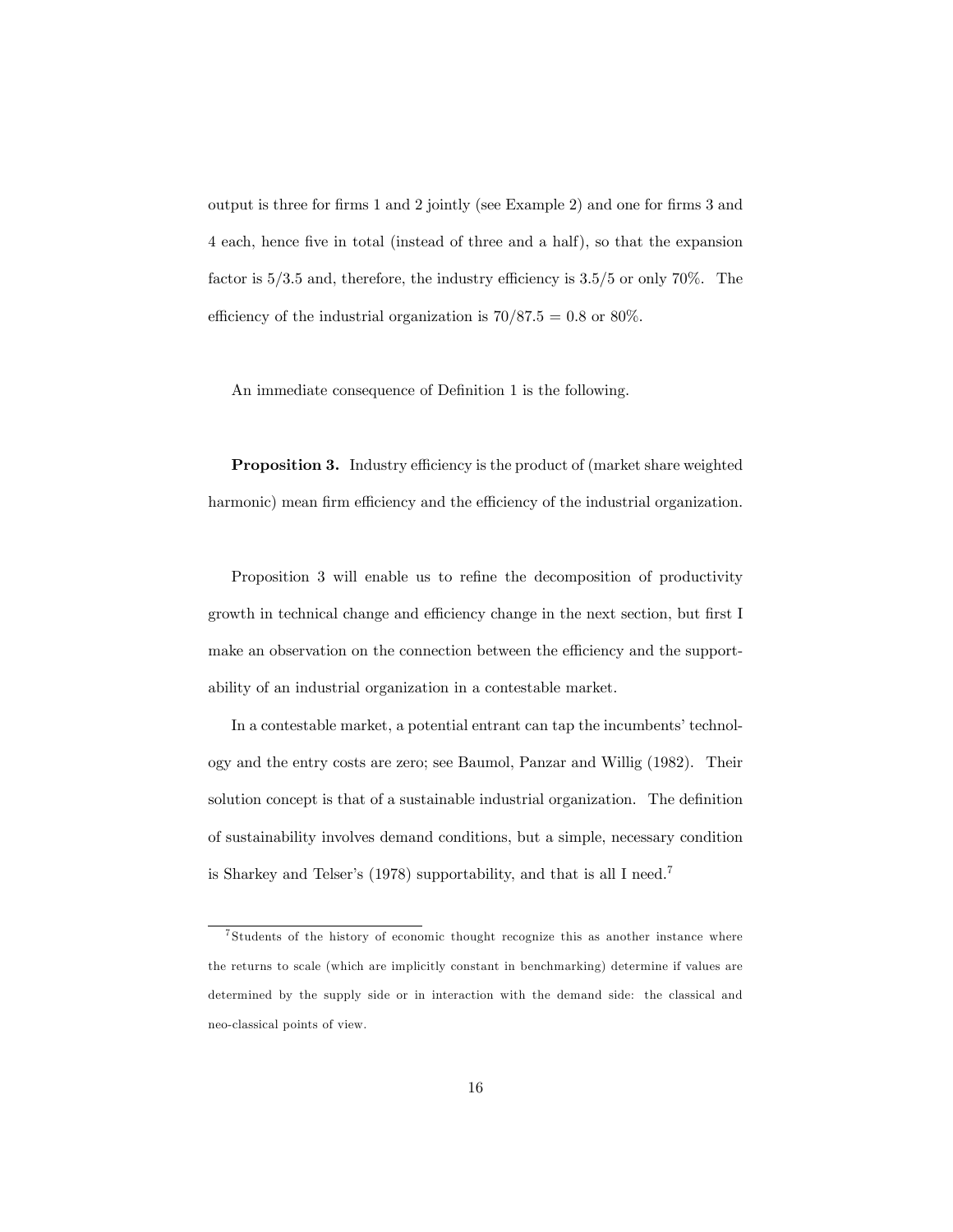**Definition 2.** An industrial organization  $(x^i, y^i)_{i=1,...,I}$  is supportable by price vector  $(p, w)$  if the latter renders every incumbent firm profitable  $(wx^i \leq$  $py^i$ ), but any potential entrant unprofitable  $(\sum \theta_j x^j \leq x^e, y^e \leq \sum \theta_j y^j, \theta_j \geq$  $0 \Rightarrow wx^e \ge py^e$ ).

The next result connects the benchmark industrial organization involving price competition plus free entry with efficient outcomes. In fact, Proposition 4 articulates the Baumol and Fischer (1978, p. 461) intuition that "it would be highly surprising if there were not a rough correspondence between the most economical market form and what actually occurs" and extends Baumol, Panzar and Willig's  $(1982)$  proposition that in a sustainable industry configuration total industry cost must be minimized.

Proposition 4. An industrial organization is supportable if and only if it is fully efficient and comprises fully efficient firms.

**Proof.** Let me first prove the only if part, which is known, at least for given input prices. So let the industrial organization be supportable by  $(p, w)$ . I claim that the normalized supporting prices  $p/py^i$  and  $w/py^i$ solve the dual program of an incumbent firm, (2). For this purpose, take  $\theta_j = 1$  and  $\theta_k = 0, k \neq j$  in Definition 2. Then  $x^j \le x^e, y^e \le y^j \Rightarrow wx^e \ge py^e$ . In particular,  $wx^j \ge py^j$ . (In fact, the inequality is binding by the first condition in Definition 2.) This shows that the first constraint in  $(2)$  is met. The second constraint is met by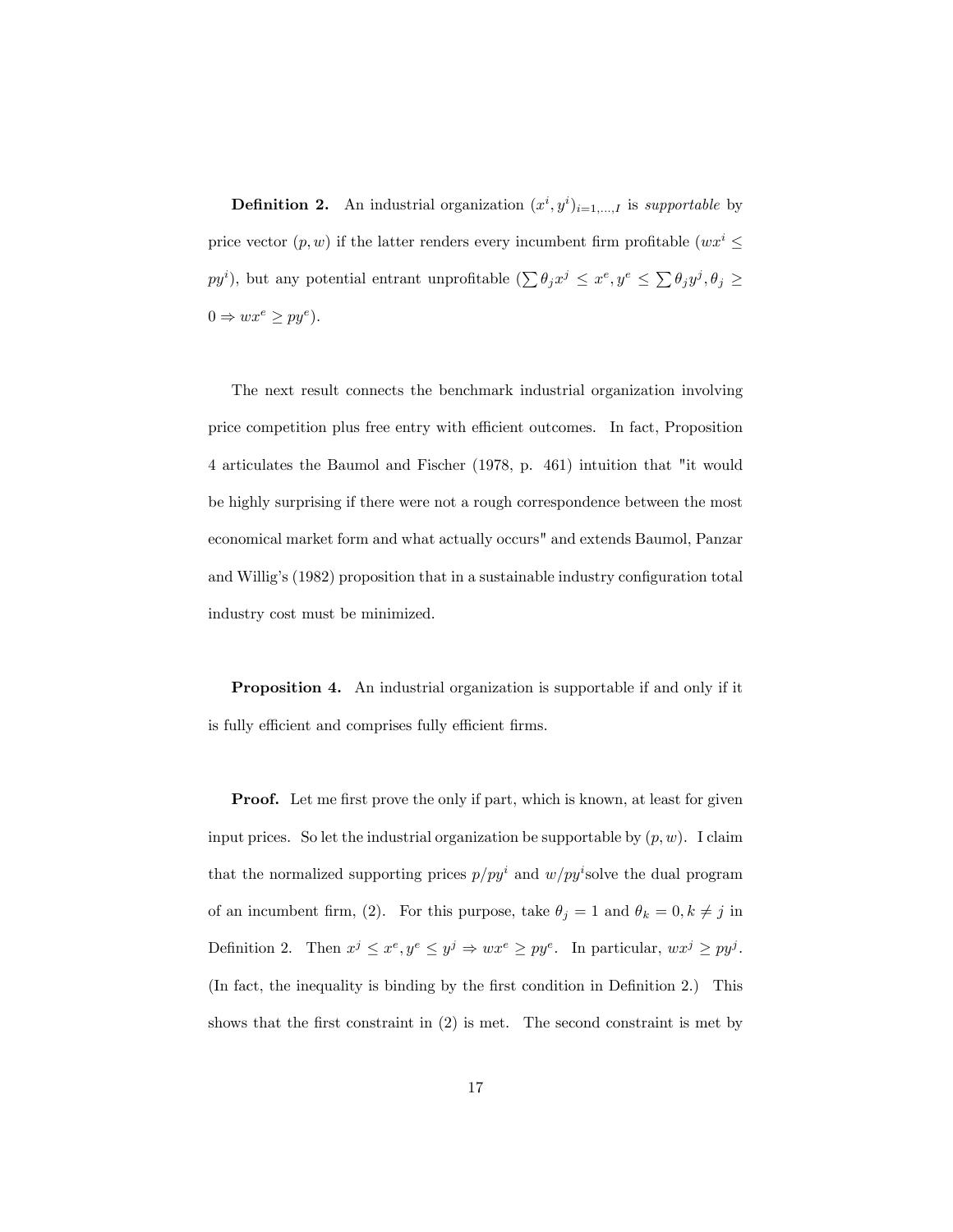the normalization by  $py^i$ . The value of the objective function in (2) must be at least  $wx^i \geq py^i$  according to the first constraint in (2) with  $j = i$ . By the first condition in Definition 2 this lower bound  $py<sup>i</sup>$  is not exceeded by  $wx<sup>i</sup>$  of Definition 2, which renders the latter optimal in  $(2)$ .

By equation  $(4)$ , firm i is fully efficient. Moreover, since the relative prices solving dual program  $(2)$  are common to all incumbent firms, Proposition 2 applies and the industry efficiency is also 1. Substituting these findings in Definition 1, it follows that the industrial organization must be fully efficient.

To prove the converse, consider a fully efficient industrial organization comprising fully efficient firms. By Proposition 2, there is a common price vector  $(\bar{p}, \bar{w})$  such that  $\bar{p}/\bar{p}y^i$  and  $\bar{w}/\bar{p}y^i$  are privately optimal. I claim that  $(\bar{p}, \bar{w})$  supports the industrial organization. By equation (4),  $\overline{w}x^i = \overline{p}y^i$ . Let  $\sum \theta_j x^j \leq x^e$ and  $y^e \le \sum \theta_j y^j, \theta_j \ge 0$ . Then  $wx^e \ge w \sum \theta_j x^j \ge p \sum \theta_j y^j \ge py^e$ , where the middle inequality holds term by term in view of the constraints in program (2) that characterizes the privately optimal prices. Q.E.D.

# 4 Productivity growth: the recovery of the Solow residual

Extending ten Raa's (2005) back-of-the-envelope calculation for production functions, I will now connect the present activity framework with neoclassical growth accounting, particularly the Solow  $(1957)$  residual. This residual is the differ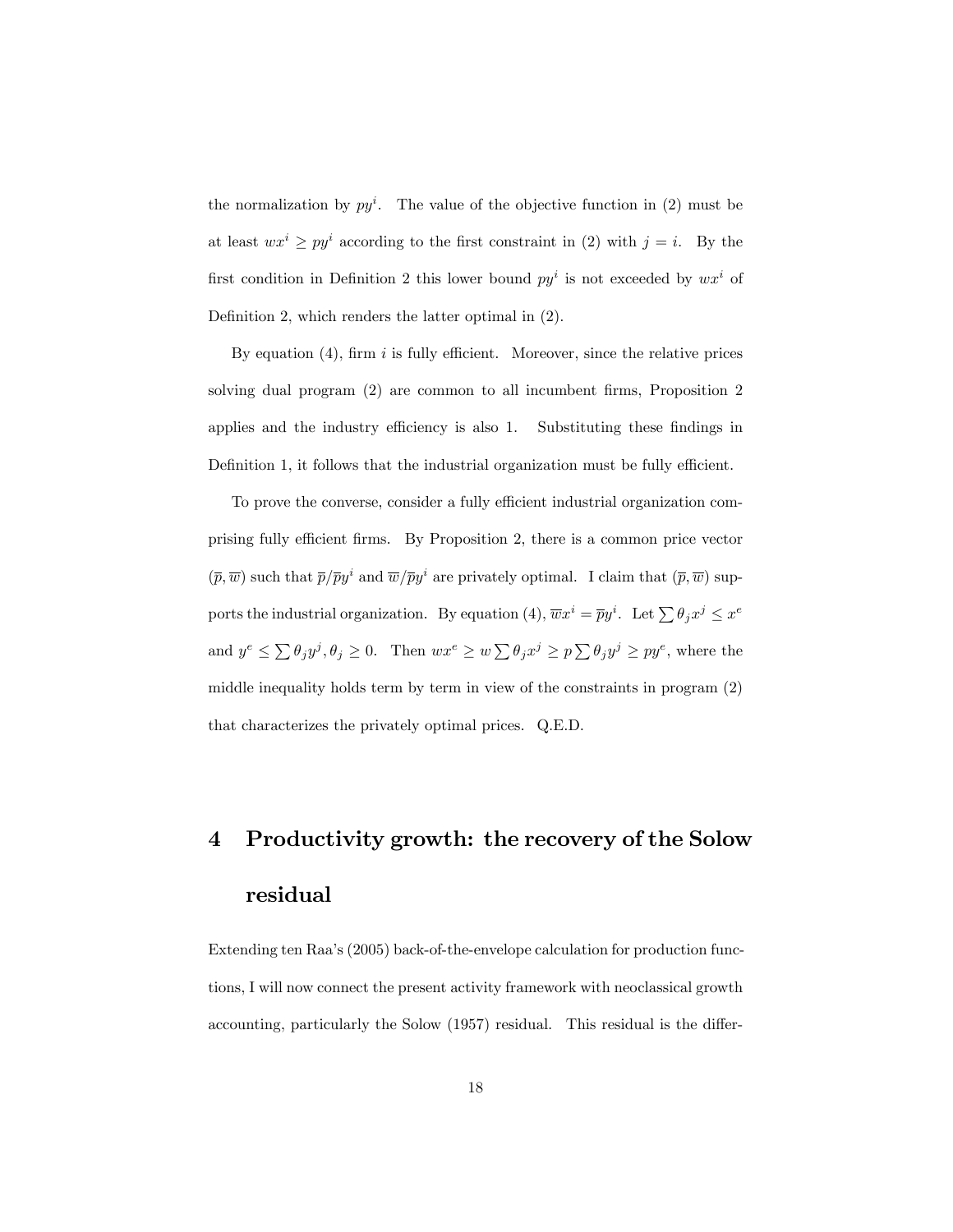ence between the output and input growth rates and measures technical change in a competitive environment. Both growth rates are share-weighted expressions, using competitive valuations. In a noncompetitive environment the residual also captures efficiency change. Since the latter concept is defined by the benchmarking program (1), which features no prices, a little work has to be done to make the connection. Introduce time by subscripting inputs and outputs, as well as the derived constructs, using the symbol  $t$ . Firm  $i$  has input and output vectors  $x_t^i$  and  $y_t^i$ ,  $i = 1, ..., I$ . By benchmarking,  $y_t^i / \varepsilon_t^i$  is derived, the potential output of firm *i*. Its efficiency is indicated by  $\varepsilon_t^i$ , a number between  $0$  and  $1$ . As a percentage, efficiency change is:

$$
EC_t^i = \frac{d}{dt} \varepsilon_t^i / \varepsilon_t^i \tag{9}
$$

To bring in the technical change component of productivity growth, consider two polar cases. First, if the production possibilities of the industry remain constant, but firm  $i$  improves its output/input ratio (or productivity), approaching the production possibility frontier, the better internal organization yields positive efficiency change, while technical change is zero. Second, if firm  $i$ has a constant output/input ratio, but the production possibility frontier of the industry shifts out, the better external organization implies negative efficiency change for the firm. In this case efficiency change and technical change cancel and the firm has zero productivity growth. In either case, efficiency change and technical change sum to the firm's productivity growth: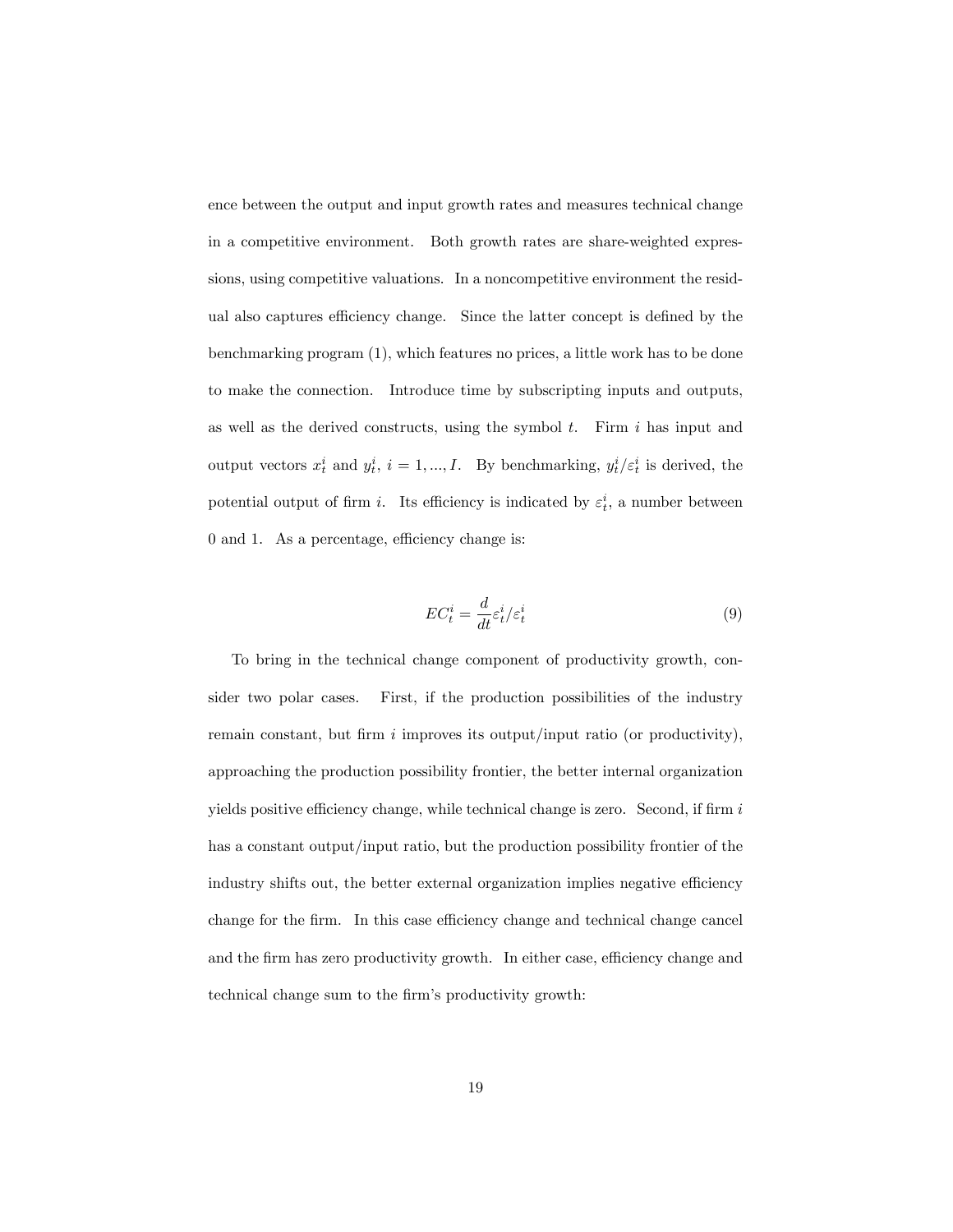$$
PG_t^i = EC_t^i + TC_t^i \tag{10}
$$

At this junction equation  $(10)$  is intuitive. Efficiency change has been defined, in equation  $(9)$ , but technical change and productivity growth not yet and the equation must be demonstrated. Technical change manifests itself as a shift of the production possibility frontier. At each point of time, the frontier is determined by the industrial organization  $(x_t, y_t)$ . The efficiency of firm i is determined by program (1). Its input-output pair,  $(x_t^i, y_t^i)$ , is benchmarked against  $(x_t, y_t)$ . Formally, program (1) determines the efficiency of firm i as a function of  $(x_t^i, y_t^i)$  and  $(x_t, y_t)$ . Hence we may write  $\varepsilon_t^i = e((x_t^i, y_t^i), (x_t, y_t)),$ where mapping  $e$  summarizes the efficiency program. Now the program that determines the efficiency of the industry,  $(5)$ , has *precisely* the same structure as that for the firms (the only difference is that the pair of *total* input and output vectors replace the role of a firm's pair), hence the *same* mapping  $e$  governs the relationship between the data and industry efficiency. The only difference is that it benchmarks the industry input-output pair,  $(\overline{x}_t, \overline{y}_t)$ . Consequently, program (5) may be written as  $\overline{\varepsilon}_t = e((\overline{x}_t, \overline{y}_t), (x_t, y_t)),$  with the same mapping e. Mapping e has two arguments, the input-output pair that is benchmarked,  $(x_t^i, y_t^i)$  in case of the firm, and the industry constellation that determines the frontier,  $(x_t, y_t)$ . The structure of program (1) or (5) is independent of time, so that time does not enter the function as a separate argument. Denote the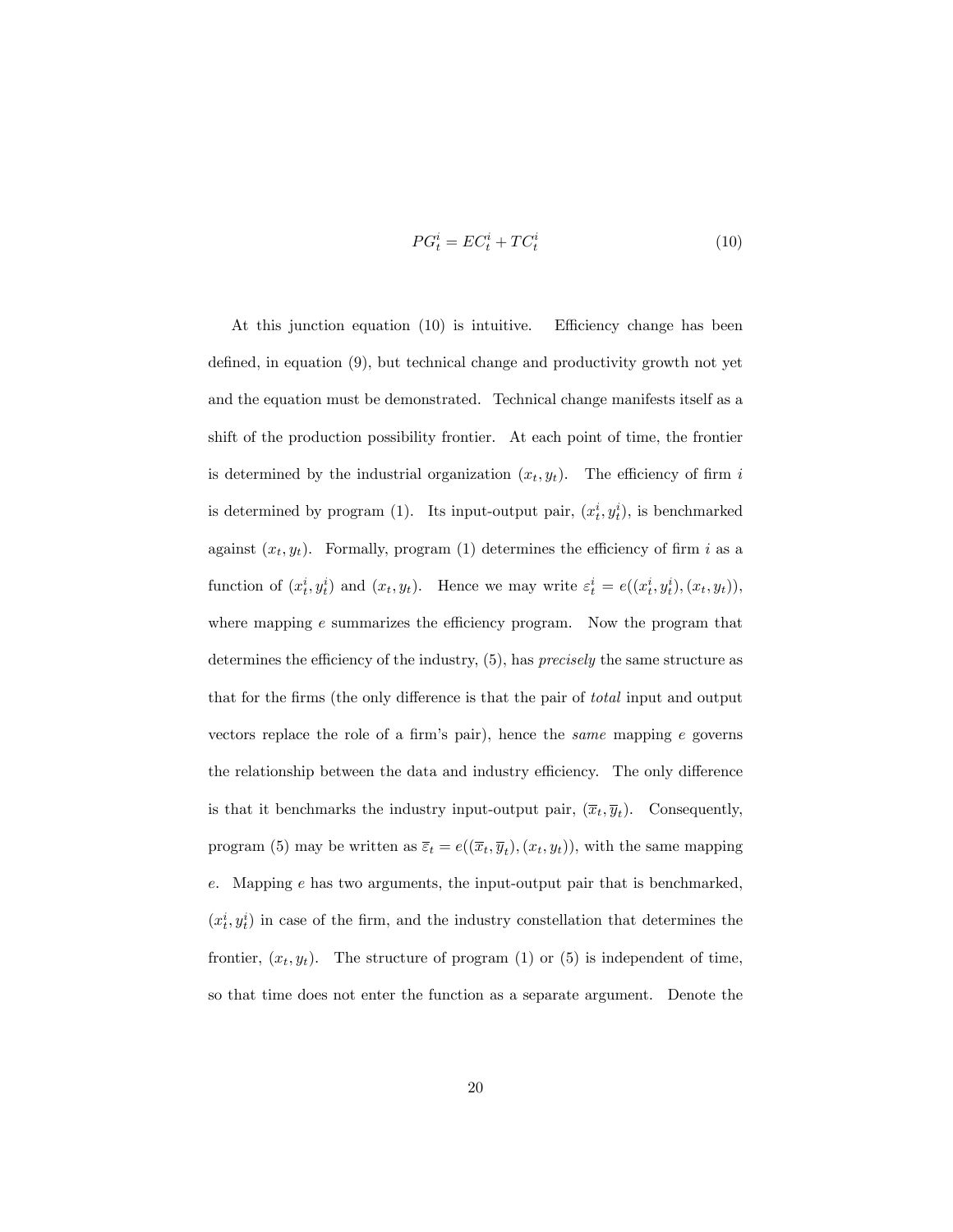two partial derivatives of the mapping by  $e_1$  and  $e_2$ .<sup>8</sup> By total differentiation, the efficiency change of firm  $i$  is:

$$
\frac{de}{dt}((x_t^i, y_t^i), (x_t, y_t))/e((x_t^i, y_t^i), (x_t, y_t))
$$
\n
$$
= e_1((x_t^i, y_t^i), (x_t, y_t)) \frac{d}{dt}(x_t^i, y_t^i)/e((x_t^i, y_t^i), (x_t, y_t))
$$
\n
$$
+ e_2((x_t^i, y_t^i), (x_t, y_t)) \frac{d}{dt}(x_t, y_t)/e((x_t^i, y_t^i), (x_t, y_t))
$$
\n(11)

The measurement of technical change is subtle. If firm i stays put $-(x_t^i, y_t^i) =$ constant-but potential output increases, there must be technical progress. Now an increase in potential output,  $1/\varepsilon_t^i$ , is equivalent to a decrease in efficiency,  $\varepsilon_t^i$ . Hence a *negative* second partial derivative—which captures the *external* effect indicates technical progress. Indeed, if a firm is fixed, but it becomes less efficient, it must be that the benchmarks have moved out. In short, *technical* change is measured by:

$$
TC_t^i = -e_2((x_t^i, y_t^i), (x_t, y_t))\frac{d}{dt}(x_t, y_t)/e((x_t^i, y_t^i), (x_t, y_t))
$$
(12)

Finally, *productivity growth* of firm  $i$  ought to be defined irrespective the shift of the production possibility frontier. Productivity growth is defined by the effect of its *own* inputs and outputs on the efficiency performance of the firm:

$$
PG_t^i = e_1((x_t^i, y_t^i), (x_t, y_t)) \frac{d}{dt}(x_t^i, y_t^i) / e((x_t^i, y_t^i), (x_t, y_t))
$$
\n(13)

<sup>8</sup> Both are row vectors, because either argument has a number of components: the number of commodities and the I-fold of the number of commodities, respectively. The partial derivatives capture the shadow prices, as revealed by the ensuing analysis.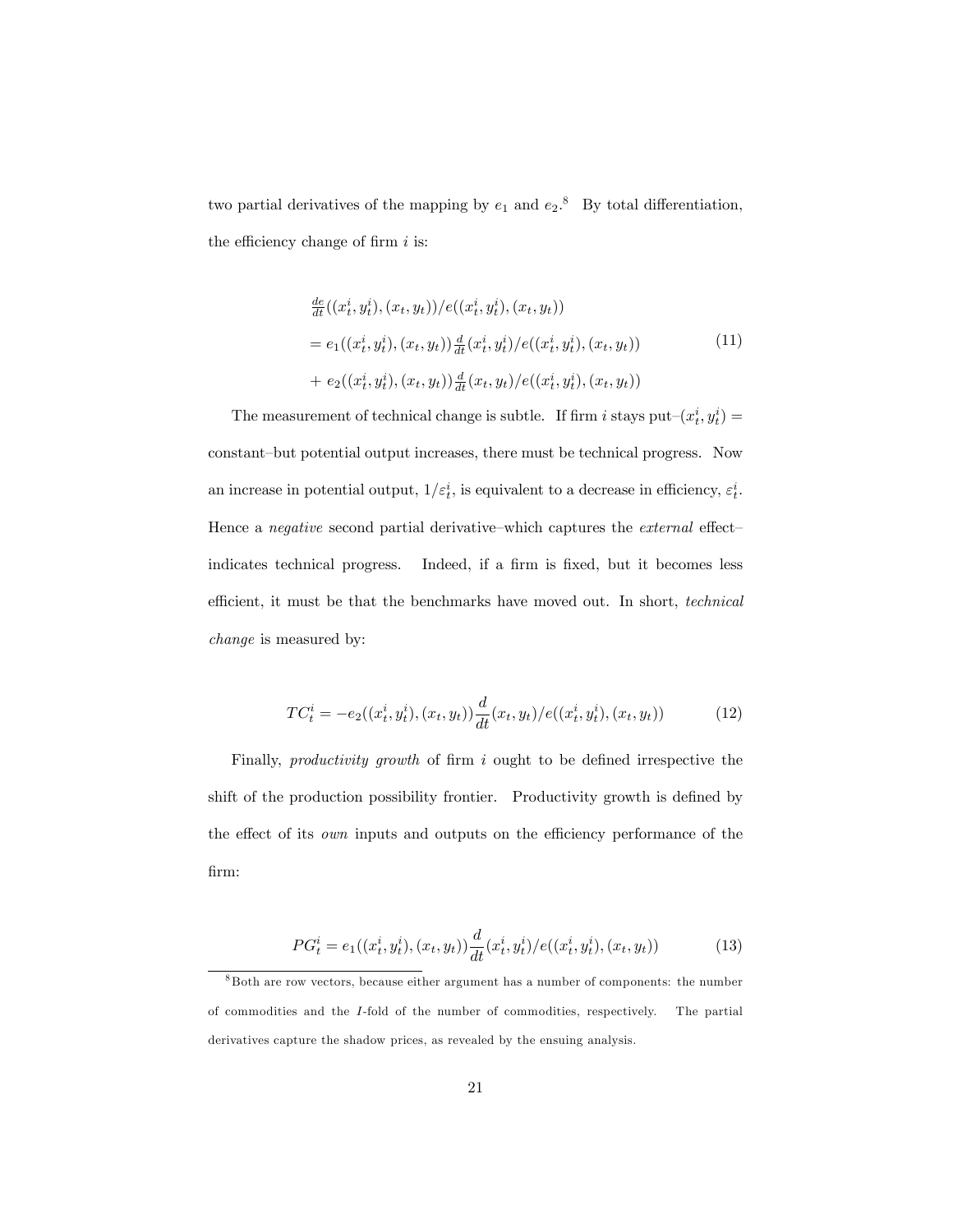The internal versus external approaches to the concepts of productivity growth and technical change, respectively, is consistent with Solowís (1957) residual of firm i, which is defined by  $p_t^i \frac{d}{dt} y_t^i / p_t^i y_t^i - w_t^i \frac{d}{dt} x_t^i / w_t^i x_t^i$ . The reason is that our partial derivatives of the efficiency function involves the pricing of input and output changes according to the marginal products of the firm. More precisely, Proposition 5 proves that expression (13) equals the Solow residual. It completes the connect between the benchmarking and neoclassical approaches to productivity.

Proposition 5. Productivity growth is measured by the Solow residual:  $PG_t^i = p_t^i \frac{d}{dt} y_t^i / p_t^i y_t^i - w_t^i \frac{d}{dt} x_t^i / w_t^i x_t^i.$ 

**Proof.** The proof is by duality analysis. Mapping e's first (sub)argument,  $x_t^i$ , lists the bound in program (1). The partial derivative of the objective value,  $1/\varepsilon_t^i$ , with respect to this bound is the shadow price  $w_t^i$ . By the chain rule,  $\frac{-1}{\varepsilon_t^{i2}}$  $\frac{\partial \varepsilon_i^i}{\partial x_i^i} = w_t^i$ . Mapping e's next (sub)argument,  $y_t^i$ , is a coefficient in program (1). Setting up the Lagrangian function and application of the envelop theorem yields that the partial derivative of the objective value,  $1/\varepsilon_t^i$ , with respect to coefficient  $y_t^i$  is  $-p_t^i(1/\varepsilon_t^i)$ . By the chain rule,  $\frac{-1}{\varepsilon_t^{i^2}}$  $\frac{\partial \varepsilon_t^i}{\partial y_t^i} = -p_t^i(1/\varepsilon_t^i)$ . Substituting these in expression (13), we obtain  $PG_t^i = (-w_t^i \varepsilon_t^{i2}, p_t^i \varepsilon_t^i) \frac{d}{dt}(x_t^i, y_t^i)/\varepsilon_t^i =$  $(p_t^i \frac{d}{dt} y_t^i - \varepsilon_t^i w_t^i \frac{d}{dt} x_t^i)/p_t^i y_t^i = p_t^i \frac{d}{dt} y_t^i/p_t^i y_t^i - w_t^i \frac{d}{dt} x_t^i/w_t^i x_t^i$ , by the price normalization constraint of program (2) and equation (4). Q.E.D.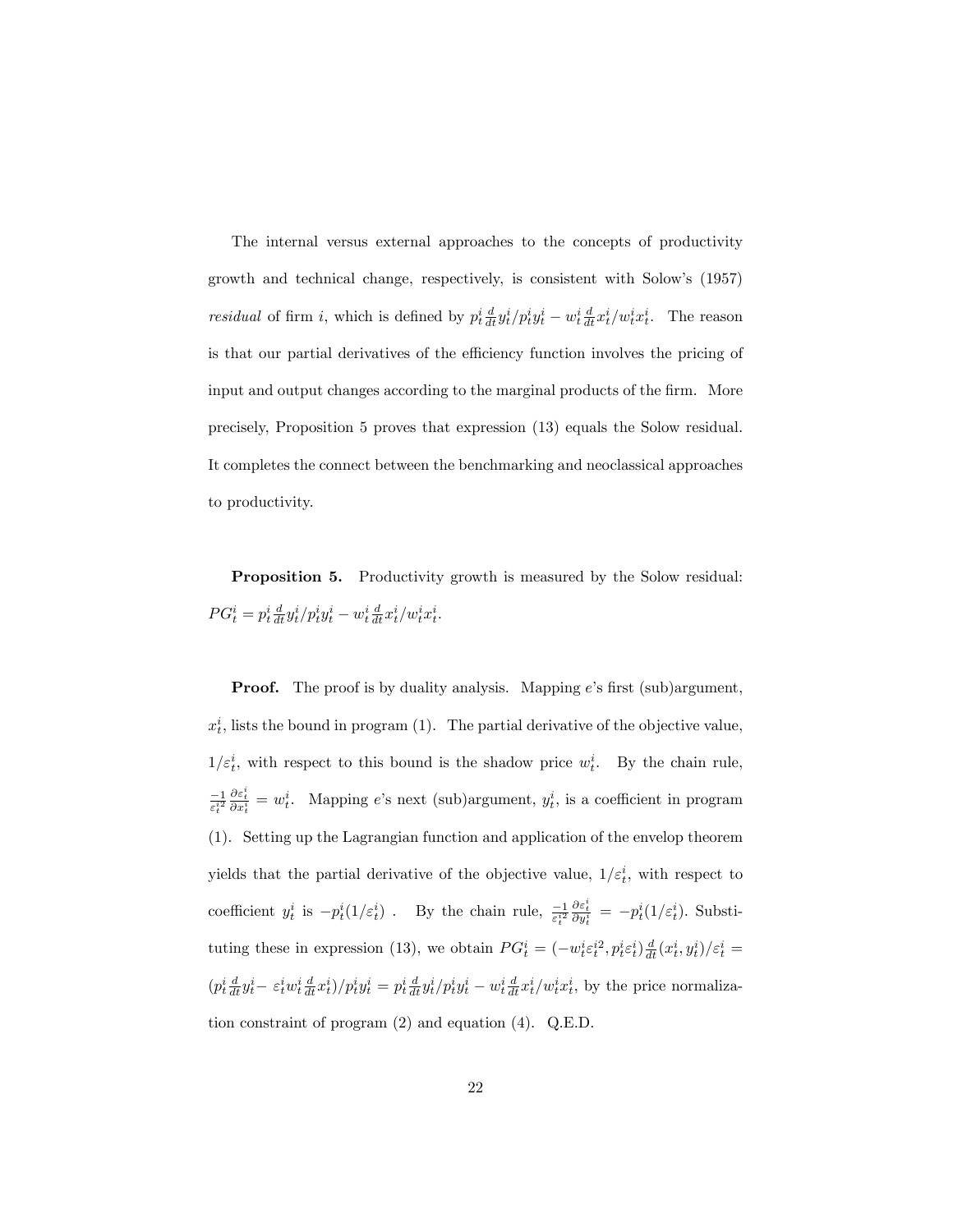Summarizing, efficiency change is defined by  $(9)$ , technical change by  $(12)$ , productivity growth by (13), and the former two sum to the latter by equation  $(11)$ , which confirms our intuitive equation  $(10)$ .

Things look only slightly different at the level of the industry. Now industry input and output,  $(\overline{x}_t, \overline{y}_t)$ , are benchmarked against the frontier. The productivity growth of the industry is:

$$
\overline{PG}_t = e_1((\overline{x}_t, \overline{y}_t), (x_t, y_t)) \frac{d}{dt} (\overline{x}_t, \overline{y}_t) / e((\overline{x}_t, \overline{y}_t), (x_t, y_t))
$$
\n(14)

This expression is basically a summation of the Örm productivity growth rates,  $(13)$ , with the modification that private shadow prices have been replaced by social values. This difference constitutes precisely the aggregation bias uncovered by ten Raa  $(2005)$ . The same difference between private and social valuations causes a bias in the aggregation of technical change, (12), but here it is a minor phenomenon, specific to the nonparametric approach. Consequently, the productivity aggregation bias is basically equal to the efficiency aggregation bias, or, invoking Proposition 3, the industrial organization effect. The next section will explain the role of industrial organization in the performance measure of productivity.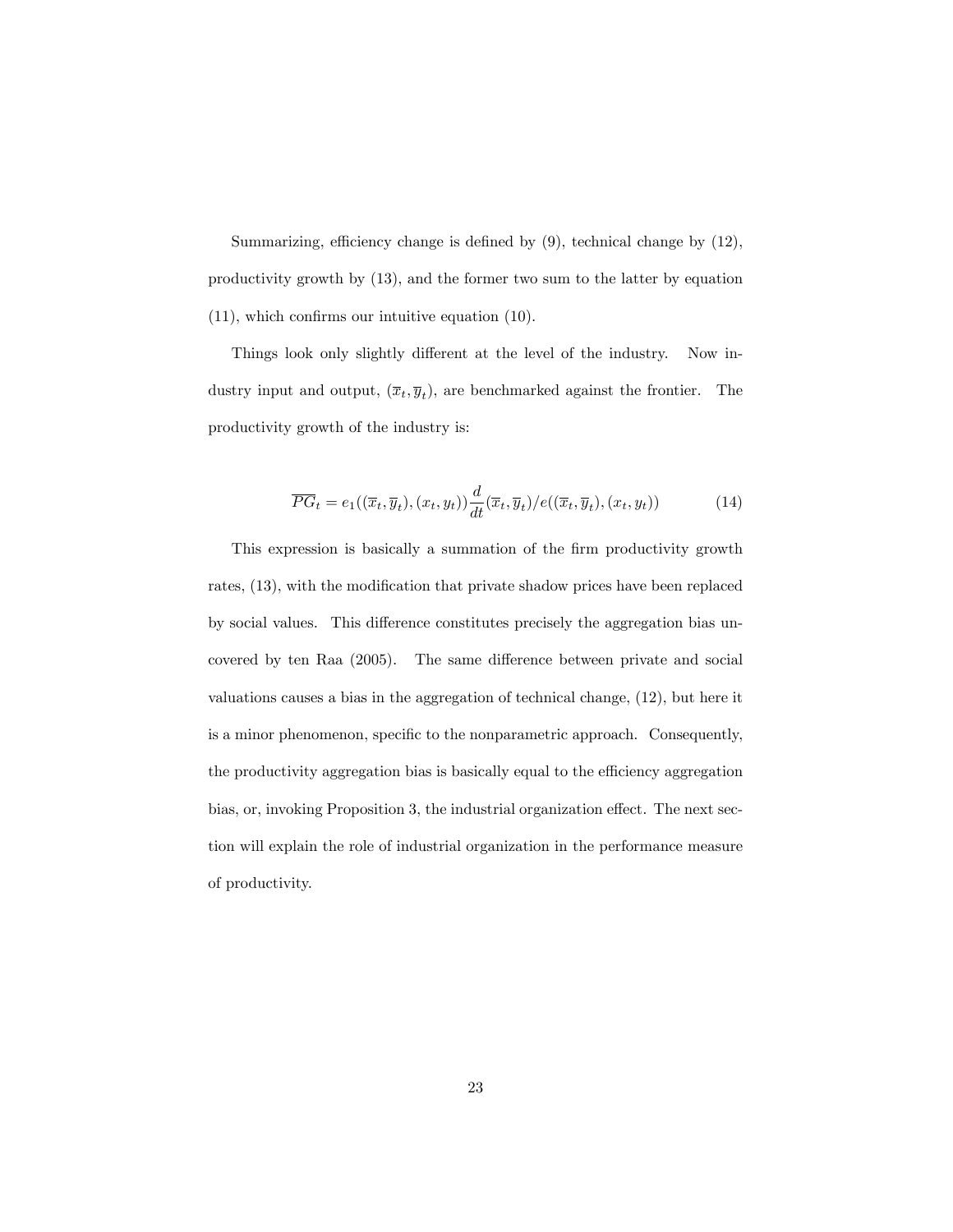#### 5 Malmquist indices

In discrete time a fascinating thought construct is to benchmark a firm against the industry at a different period. One may hope that the efficiency of a firm benchmarked against the industry in the next period,  $e((x_t^i, y_t^i), (x_{t+1}, y_{t+1})),$ is low. The basic idea of the Malmquist productivity index is to trace firm  $i$ from period t to  $t + 1$  and to measure the change in efficiency relative to a fixed benchmark. For example, benchmarking against the second period yields

 $e((x_{t+1}^i, y_{t+1}^i), (x_{t+1}, y_{t+1})) - e((x_t^i, y_t^i), (x_{t+1}, y_{t+1})).$  This difference expression is a discrete time version of the numerator of productivity growth expression  $(13)$ . Efficiency change contributes to the first term and technical change to the second term. The discrete time frame prompts two minor modifications. First, Malmquist indices are ratios instead of level changes, so that the difference expression turns  $\frac{e((x_{t+1}^i, y_{t+1}^i), (x_{t+1}, y_{t+1}))}{e((x_{t+1}^i, y_{t+1}^i), (x_{t+1}, y_{t+1}))}$  $\frac{(x_{i+1}, y_{i+1}), (x_{t+1}, y_{t+1}))}{e((x_i^i, y_i^i), (x_{t+1}, y_{t+1}))}$ . Second, Caves, Christensen, and Diewert (1982) point out that one could just as well benchmark against the previous period, which would yield  $\frac{e((x_{t+1}^i, y_{t+1}^i), (x_t, y_t))}{e((x_{t}^i, y_t^i), (x_t, y_t))}$  $\frac{(x_{t+1},y_{t+1}), (x_t, y_t)}{e((x_t^i, y_t^i), (x_t, y_t))}$ . Färe et al. (1989) resolve this multiplicity by taking the geometric average of the two possibilities is taken. In short, the *Malmquist productivity index* is defined by:

$$
M_t^i = \sqrt{\frac{e((x_{t+1}^i, y_{t+1}^i), (x_t, y_t))}{e((x_t^i, y_t^i), (x_t, y_t))} \cdot \frac{e((x_{t+1}^i, y_{t+1}^i), (x_{t+1}, y_{t+1}))}{e((x_t^i, y_t^i), (x_{t+1}, y_{t+1}))}}
$$
(15)

Färe et al.  $(1989)$  decompose the index  $(15)$  in efficiency change and technical

 $9$ At a first order Taylor approximation this is equivalent to a change of variable, to the exponential function. For example, a growth rate of 1% will yield an index of 1.01. It is customary though to stick to the percentage format in reporting Malmquist indices.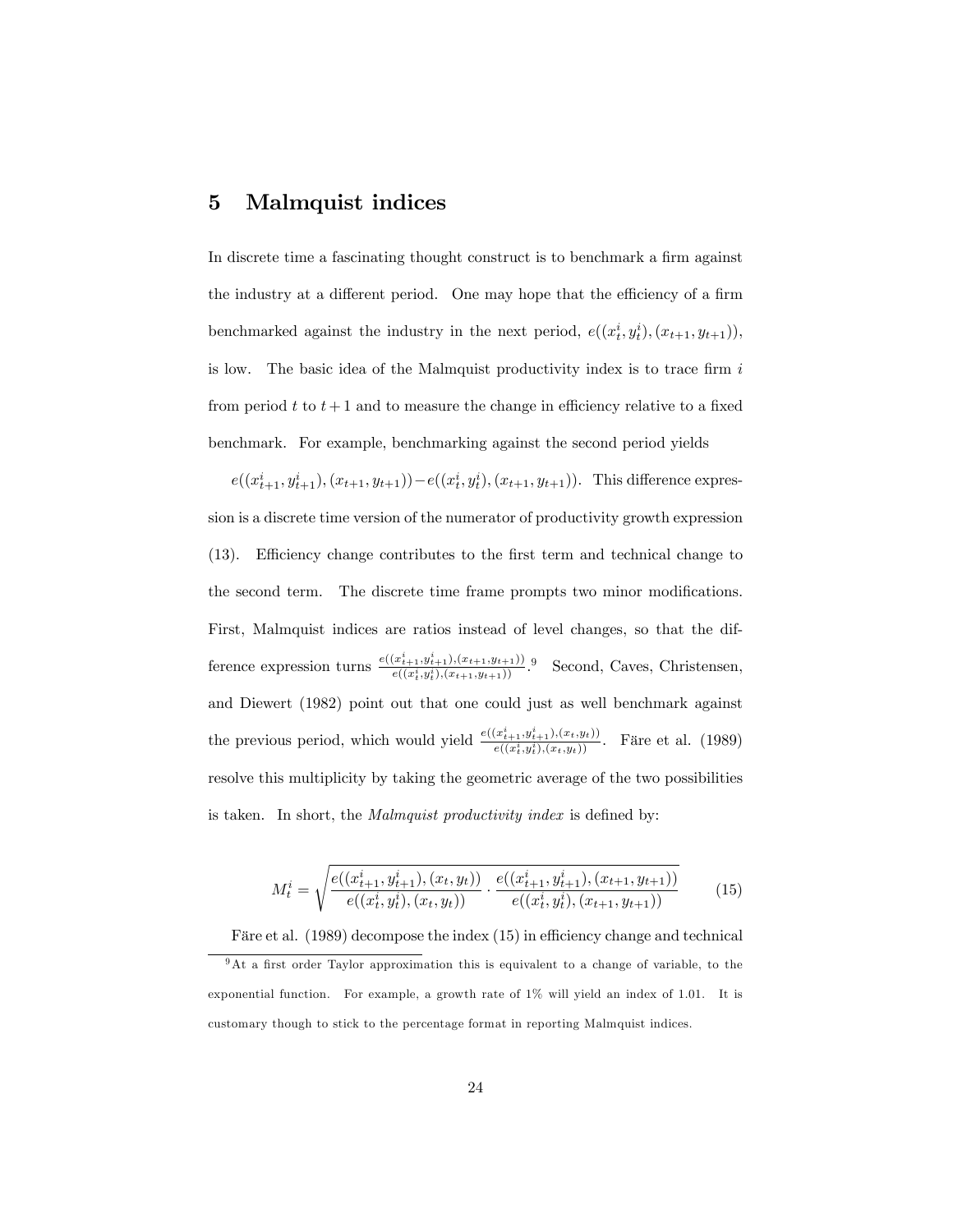change as follows:

$$
M_t^i = \frac{e((x_{t+1}^i, y_{t+1}^i), (x_{t+1}, y_{t+1}))}{e((x_t^i, y_t^i), (x_t, y_t))} \cdot \sqrt{\frac{e((x_t^i, y_t^i), (x_t, y_t))}{e((x_t^i, y_t^i), (x_{t+1}, y_{t+1}))} \cdot \frac{e((x_{t+1}^i, y_{t+1}^i), (x_t, y_t))}{e((x_{t+1}^i, y_{t+1}^i), (x_{t+1}, y_{t+1}))}}
$$
(16)

The first quotient in decomposition  $(16)$  measures the increase in efficiency from time t to time  $t + 1$ . The remainder (the square root) contains two quotients in which the firm is fixed (at time t, respectively  $t + 1$ ), but the benchmark moves; this measures technical change.

Turning from firm  $i$  to the industry, benchmark industry input and output against the frontier. Comparison with the firm index (15) shows that the inudstry Malmquist productivity index becomes:

$$
\overline{M}_t = \sqrt{\frac{e((\overline{x}_{t+1}, \overline{y}_{t+1}), (x_t, y_t))}{e((\overline{x}_t, \overline{y}_t), (x_t, y_t))} \cdot \frac{e((\overline{x}_{t+1}, \overline{y}_{t+1}), (x_{t+1}, y_{t+1}))}{e((\overline{x}_t, \overline{y}_t), (x_{t+1}, y_{t+1}))}}
$$
(17)

Proposition 6. The Malmquist productivity index aggregates the change in the efficiency of the industrial organization, firm efficiency changes, and technical change:

$$
\overline{M}_t = \frac{\varepsilon_{t+1}^{IO}}{\varepsilon_t^{IO}} \cdot \frac{\sum s_t^i / e((x_t^i, y_t^i), (x_t, y_t))}{\sum s_{t+1}^i / e((x_{t+1}^i, y_{t+1}^i), (x_{t+1}, y_{t+1}))} \cdot \cdot \sqrt{\frac{e((\overline{x}_t, \overline{y}_t), (x_t, y_t))}{e((\overline{x}_t, \overline{y}_t), (x_{t+1}, y_{t+1}))} \cdot \frac{e((\overline{x}_{t+1}, \overline{y}_{t+1}), (x_t, y_t))}{e((\overline{x}_{t+1}, \overline{y}_{t+1}), (x_{t+1}, y_{t+1}))}}
$$

The first quotient measures the change in the efficiency of the industrial organization. Firm efficiencies are aggregated in the second quotient by the market share weighted harmonic mean and market shares are evaluated at the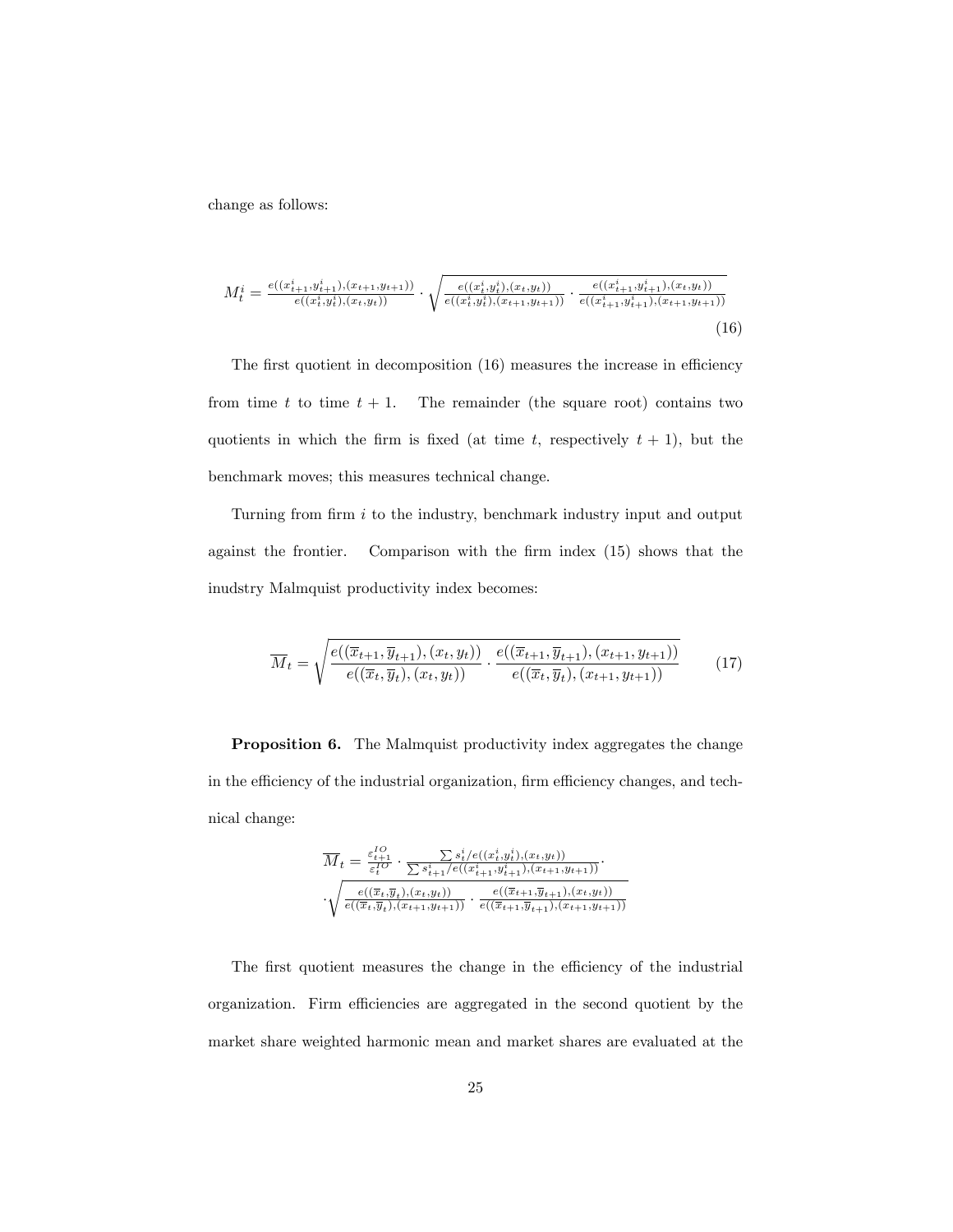shadow prices of the industry efficiency program  $(5)$ . The square root measures technical change.<sup>10</sup>

**Proof.** Apply formula (16) to the industry and substitute, using Definition 1, for  $e((\overline{x}_t, \overline{y}_t), (x_t, y_t)) = \varepsilon_t^{IO} / \sum s_t^i / e((x_t^i, y_t^i), (x_t, y_t))$  and similar for  $e((\overline{x}_{t+1}, \overline{y}_{t+1}), (x_t, y_t)).$  Q.E.D.

#### 6 Illustration

Consider the Japanese banks  $(i = 1, ..., I = 136)$  over a five year period  $(t = 1, ..., I = 136)$  $1992, ..., 1996$ .<sup>11</sup> There are three inputs (labor, capital, and funds from customers) and two outputs (loans and other investments). Formally we have a panel of inputs and outputs,  $(x_t^i, y_t^i)$ . For the four transitions between periods Thanh Le Phuoc has computed the dynamic performance measure of productivity growth, and, applying Proposition 3, its decomposition in the industrial organization effect, firms efficiency change and technical change. The results are in Table  $1.^{\rm 12}$ 

 $10$  In view of the previous note, we essentially have the sum of the three effects.

 $11$  Fukuyama and Weber (2002) kindly made available their data. The data were obtained by extracting Nikkei's data tape of bank financial statements. Six banks had missing data and were excluded. These were Akita Akebono, Bank of Tokyo, Hanwa, Hyogo, Midori, and Taiheiyo.

 $12$ When Malmquist indices and its components are properly reported as fractions of the order 1, the product of the components equals total productivity growth. When reported as percentages, the components sum to total factor productivity growth, up to a first order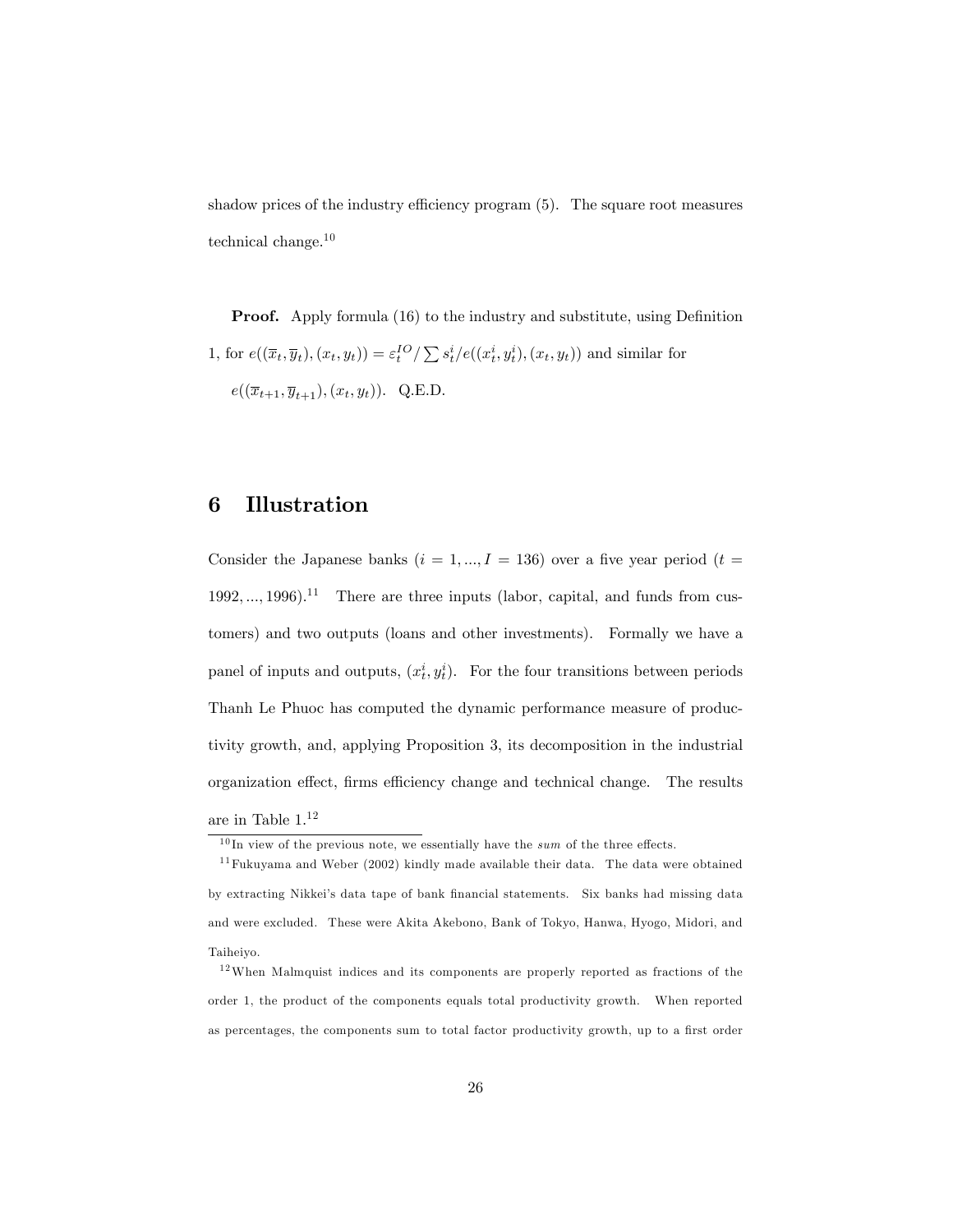#### Table 1.

The three contributions to the performance of the Japanese banking industry

| Period            | Industrial   | Firms      | Technical | Total        |
|-------------------|--------------|------------|-----------|--------------|
|                   | Organization | Efficiency | Change    | Productivity |
| 1992-1993         | $0.07\%$     | $-0.51\%$  | $0.52\%$  | $0.08\%$     |
| 1993-1994         | 0.57%        | $0.31\%$   | $-0.58\%$ | $0.29\%$     |
| 1994-1995         | $-0.45\%$    | $0.35\%$   | 1.28%     | 1.18%        |
| 1995-1996         | $0.23\%$     | $0.70\%$   | 2.19%     | $3.15\%$     |
| Total, annualized | $0.11\%$     | 0.21%      | $0.85\%$  | 1.17\%       |

The results permit a diagnosis of the Japanese banking industry. In the mid 1990s Japanese banking showed a solid performance of 1.17% productivity growth per year, much due to a final sprint. The bulk was due to technical change, think of advances in electronic banking. The second biggest chunk was due to efficiency change at the bank level, think of the spread of ATMs. Last and least, the industrial reorganization contributed to the Japanese banking productivity growth. Various explanations can be advanced to understand these different contributions, such as  $R&D$ , competitive pressure, and changes Taylor approximation. This and rounding errors explain why not all row figures add.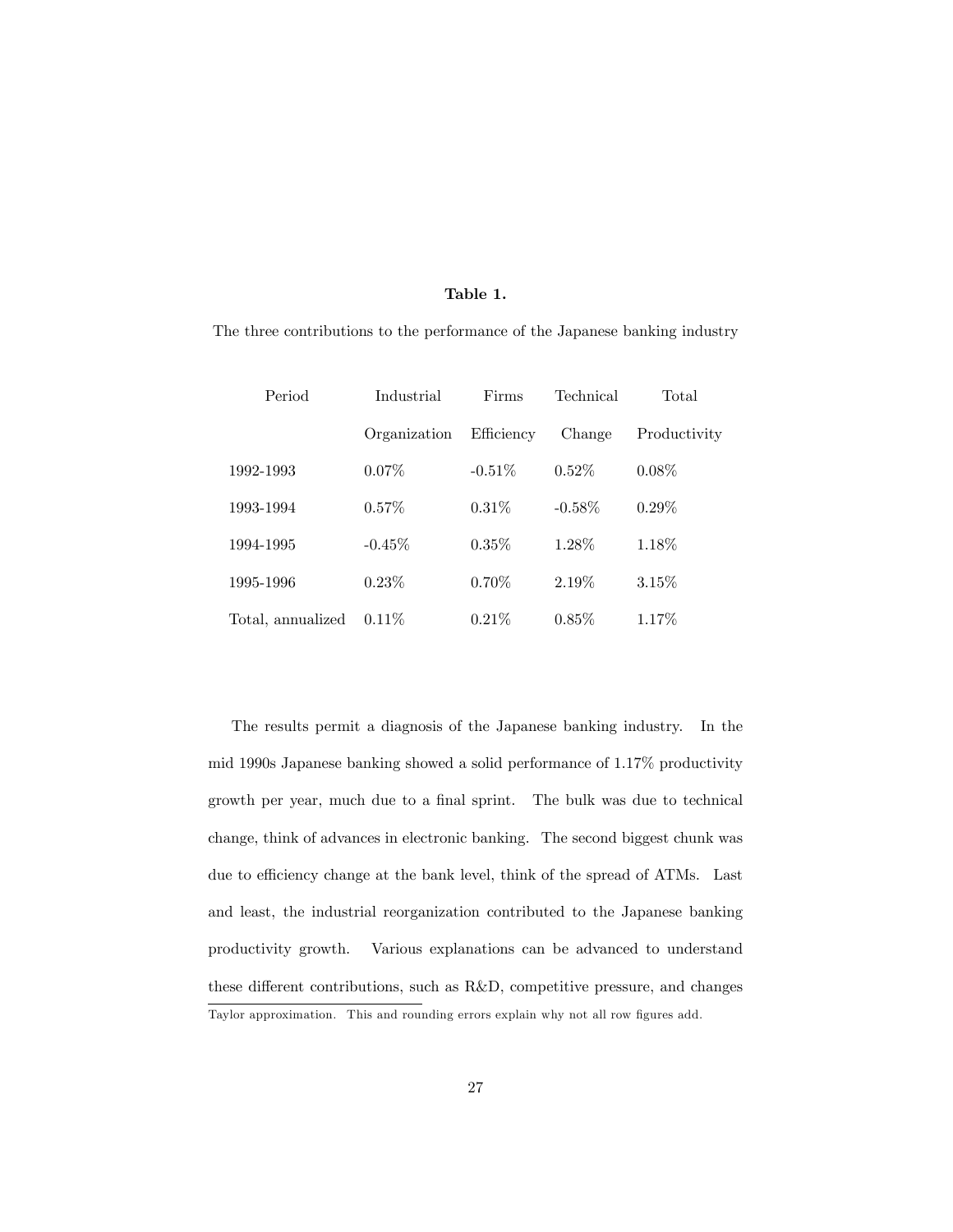in bankruptcy procedures. Many observers feel that there is scope for a bigger role of the industrial reorganization of Japanese banking. True or not, the first task seems to be the measurement of its share in productivity growth and that can now be ticked off the research agenda.

## 7 Entry and exit and other departures of the model

An important source of productivity growth is the entry and exit of relatively productive and relatively unproductive Örms (Bartelsman and Doms, 2000). Diewert and Fox (2005) discuss and illustrate the decomposition problems. My approach resolves some of their issues, since prices are endogenous. However, the aggregation bias issue must be handled.

An analysis of entry and exit requires the consideration of different numbers of firms at the beginning and end of a period. Thus, denote the number of firms at time t by  $I_t$ . Moreover, we must consider entrants and exitors. There is a slight time asymmetry. The novelty of entrants' technologies means they were not available in the past, but the oldness of exitors' technologies does not mean they are no longer available in the future. Old technologies become obsolete economically (unprofitable). Tulkens and Vanden Eeckaut (1995) model this asymmetry by means of sequential Malmquist indices. While entrants are modelled as new firms, exitors continue to exist, but become dormant-with zero output and input levels.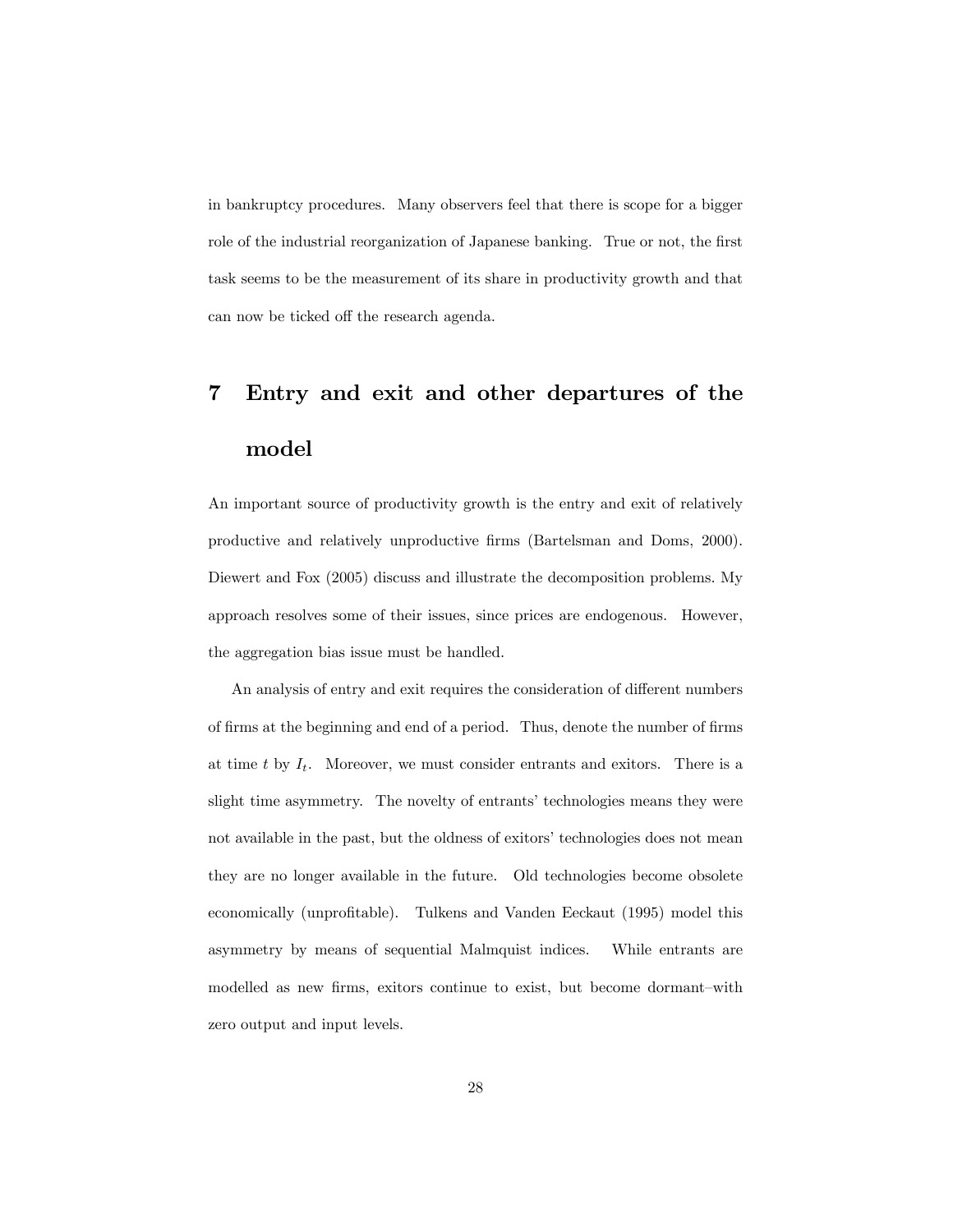Denote the number of entrants by  $E_t$ . Then  $I_{t+1} = I_t + E_t$  and the partition of firms at time  $t + 1$  in incumbents and entrants reads  $\mathcal{I}_{t+1}$  =  $\mathcal{I}_t \cup \mathcal{E}_t = \{1, ..., I_t, I_t + 1, ..., I_t + E_t\}.$  Denote the total input-output combinations of incumbents by  $(\overline{x}_{t+1}, \overline{y}_{t+1})^{\perp} = (\overline{x}_{t+1}^{\perp}, \overline{y}_{t+1}^{\perp})$  and similar for the entrants. Similarly, the industrial organization at time  $t + 1$  can be written  $(x_{t+1}, y_{t+1}) = ((x_{t+1}, y_{t+1})^{\mathcal{I}}, (x_{t+1}, y_{t+1})^{\mathcal{E}})$ . Industry efficiency becomes  $\overline{\varepsilon}_{t+1} = e((\overline{x}_{t+1}, \overline{y}_{t+1})^2 + (\overline{x}_{t+1}, \overline{y}_{t+1})^{\varepsilon}; (x_{t+1}, y_{t+1})^2, (x_{t+1}, y_{t+1})^{\varepsilon}),$  where the first argument is equal to  $(\overline{x}_{t+1}, \overline{y}_{t+1}).$ 

By Proposition 1, industry efficiency is less than the market share weighted harmonic mean of the firm efficiencies. It is straightforward to extend this aggregation result to groups of firms. In other words, industry efficiency is less than the market share weighted harmonic mean of the group of incumbent firms and the group of entrants. The difference is the inefficiency involved with the suboptimal balance between entrants and incumbents. Incumbents' efficiency is  $\bar{\epsilon}_{t+1}^{\mathcal{I}} = e((\bar{x}_{t+1}, \bar{y}_{t+1})^{\mathcal{I}}; (x_{t+1}, y_{t+1})^{\mathcal{I}}, (x_{t+1}, y_{t+1})^{\mathcal{E}})$  and entrants' efficiency is similar. Denote the market share for incumbents by  $s_{t+1}^2 = \overline{p}_{t+1} y_{t+1}^2 / \overline{p}_{t+1} \overline{y}_{t+1}$ , where the prices are determined by the year  $t + 1$  version of dual program (6), and similar for the entrants. Then  $\overline{\varepsilon}_{t+1} \leq 1/(\frac{s_{t+1}^2}{\overline{\varepsilon}_{t+1}^2} + \frac{s_{t+1}^2}{\overline{\varepsilon}_{t+1}^2})$ . This extension of Proposition 1 from firms to subclasses of firms suggests the following variations of DeÖnition 1 and Proposition 6.

**Definition 3.** The *efficiency of entry*,  $((x,y)^{\mathcal{I}},(x,y)^{\mathcal{E}})$ , equals  $\varepsilon^E$  =  $\bar{\epsilon}(\frac{s^2}{\bar{\epsilon}^2}+\frac{s^2}{\bar{\epsilon}^2})$ , where  $s^{\mathcal{I}}$  and  $s^{\mathcal{E}}$  are the market shares of incumbents and entrants,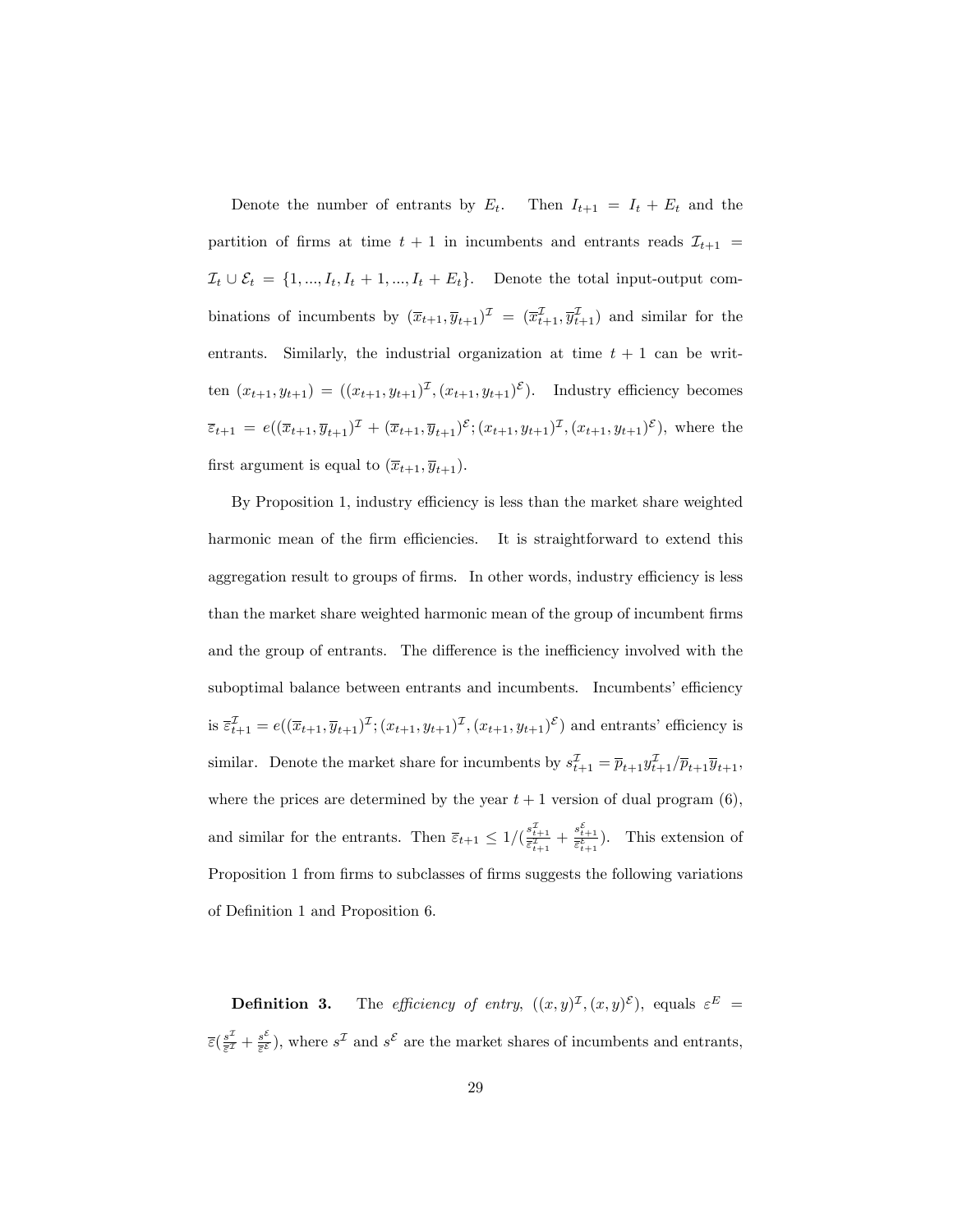respectively, evaluated at the prices determined by dual program (6).

**Proposition 7.** The Malmquist productivity index aggregates the efficiency of entry, incumbent and entrant efficiency changes, and technical change:

$$
\overline{M}_t = \varepsilon_{t+1}^{E} \cdot \frac{\frac{1}{\varepsilon_t}}{\frac{x_{t+1}}{\varepsilon_{t+1}^2} + \frac{s_{t+1}^{\varepsilon}}{\varepsilon_{t+1}^{\varepsilon}}}\cdot \sqrt{\frac{e((\overline{x}_t, \overline{y}_t), (x_t, y_t))}{e((\overline{x}_t, \overline{y}_t), (x_{t+1}, y_{t+1}))} \cdot \frac{e((\overline{x}_{t+1}, \overline{y}_{t+1}), (x_t, y_t))}{e((\overline{x}_{t+1}, \overline{y}_{t+1}), (x_{t+1}, y_{t+1}))}}
$$

The first factor measures the dynamic industrial organization effect. Incumbent and entrant efficiency changes are aggregated in the second quotient by the market share weighted harmonic mean and market shares are evaluated at the shadow prices of the industry efficiency program  $(5)$ . The square root measures technical change.

The middle factor accounts for the efficiency change of incumbent and entrants at an aggregated level, including not only firm efficiency changes but also the (static) industrial organization effect. This detail can be inserted as follows. Application of Proposition 3,  $1/\overline{\varepsilon} = \frac{\sum s^i/\varepsilon^i}{\varepsilon^{10}}$  $\frac{1}{\varepsilon^{IO}}$ , to the incumbents and entrants transforms the middle factor in Proposition 7 to

$$
\tfrac{\frac{1}{\varepsilon_t}}{\frac{s_{t+1}^x}{\varepsilon_{t+1}^x} + \frac{s_{t+1}^\varepsilon}{\varepsilon_t^\varepsilon}} = \tfrac{\sum s_t^i/\varepsilon_t^i}{\varepsilon_t^{IO}} / \left( s_{t+1}^\mathcal{I} \tfrac{\sum_\mathcal{I} s_{t+1}^i/\varepsilon_{t+1}^i}{\varepsilon_{t+1}^{IO^\mathcal{I}}} + s_{t+1}^\mathcal{E} \tfrac{\sum_\mathcal{E} s_{t+1}^i/\varepsilon_{t+1}^i}{\varepsilon_{t+1}^{IO^\mathcal{E}}} \right) .
$$

This expression is a combination of firm efficiency changes,  $\varepsilon_{t+1}^i/\varepsilon_t^i$ , entrants efficiencies,  $\varepsilon_{t+1}^i$ , and industrial organization effects,  $\varepsilon_{t+1}^{IOI}/\varepsilon_t^{IOI}$  and  $\varepsilon_{t+1}^{IOE}$ .

Entry and exit is not the only departure from the basic model. The next one is markups. I defined an industrial organization by an allocation of inputs and outputs between the firms. All prices encountered in the analysis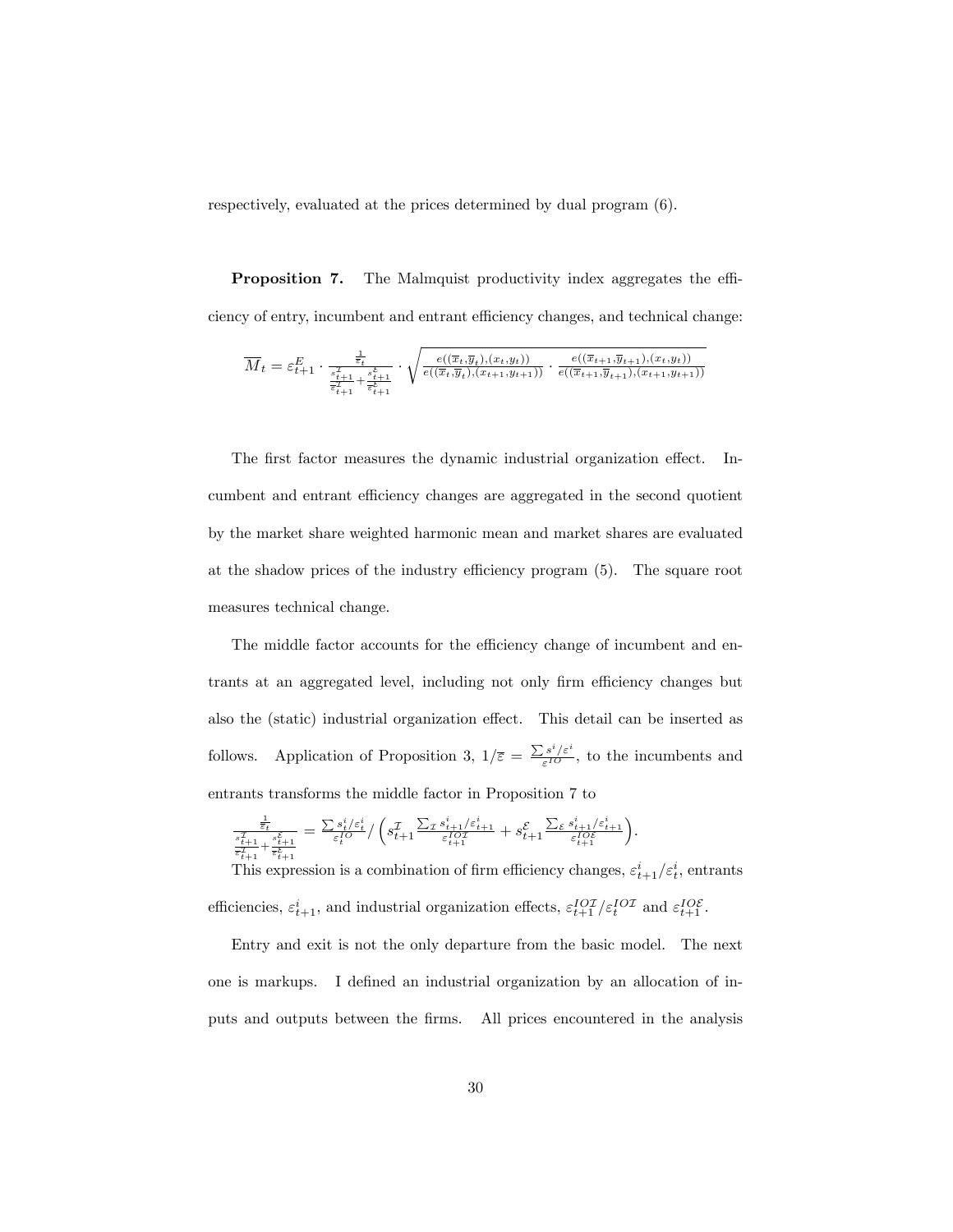were endogenous, competitive prices. Even if the observed market prices are different, the competitive prices remain the right ones for the measurement of performance, just as in macroeconomics the Solow (1957) residual measures productivity growth if the value shares are based on competitive prices. To investigate the role of markups the observed prices must be included in the definition of an industrial organization and comparison with the shadow prices generated by the model yields the markups. Are markups good or bad for our performance indicator? The neoclassical answer is 'bad,' since they facilitate slack, and the Schumpeterian argument is 'good,' since they facilitate Research  $&$  Development funding. Not surprisingly, the evidence is not significant, but ten Raa and Mohnen (2008) have scratched the surface, decomposing the markups in capital and labor components. The first one is 'good' and the second not, suggesting that both the neoclassicals and the Schumpeterians have a point, but that the mechanisms differ (different factor markets).

Another, related departure of the basic model is to bring in increasing, decreasing or variable returns to scale. The latter is the counterpart of the U-shaped average cost curves and encompasses the former two. This variation drives a wedge between the technologies used in the firm and the industry efficiency programs,  $(1)$  and  $(5)$ , which has to be specified (Färe and Grosskopf, 2004). Following Koopmans (1957) and Johansen (1972) variable returns to scale can be modeled by letting intensities sum to unity in the firm efficiency program and to the number of Örms in the industry e¢ ciency program. The number of firms in the industry efficiency program can be allowed to vary. The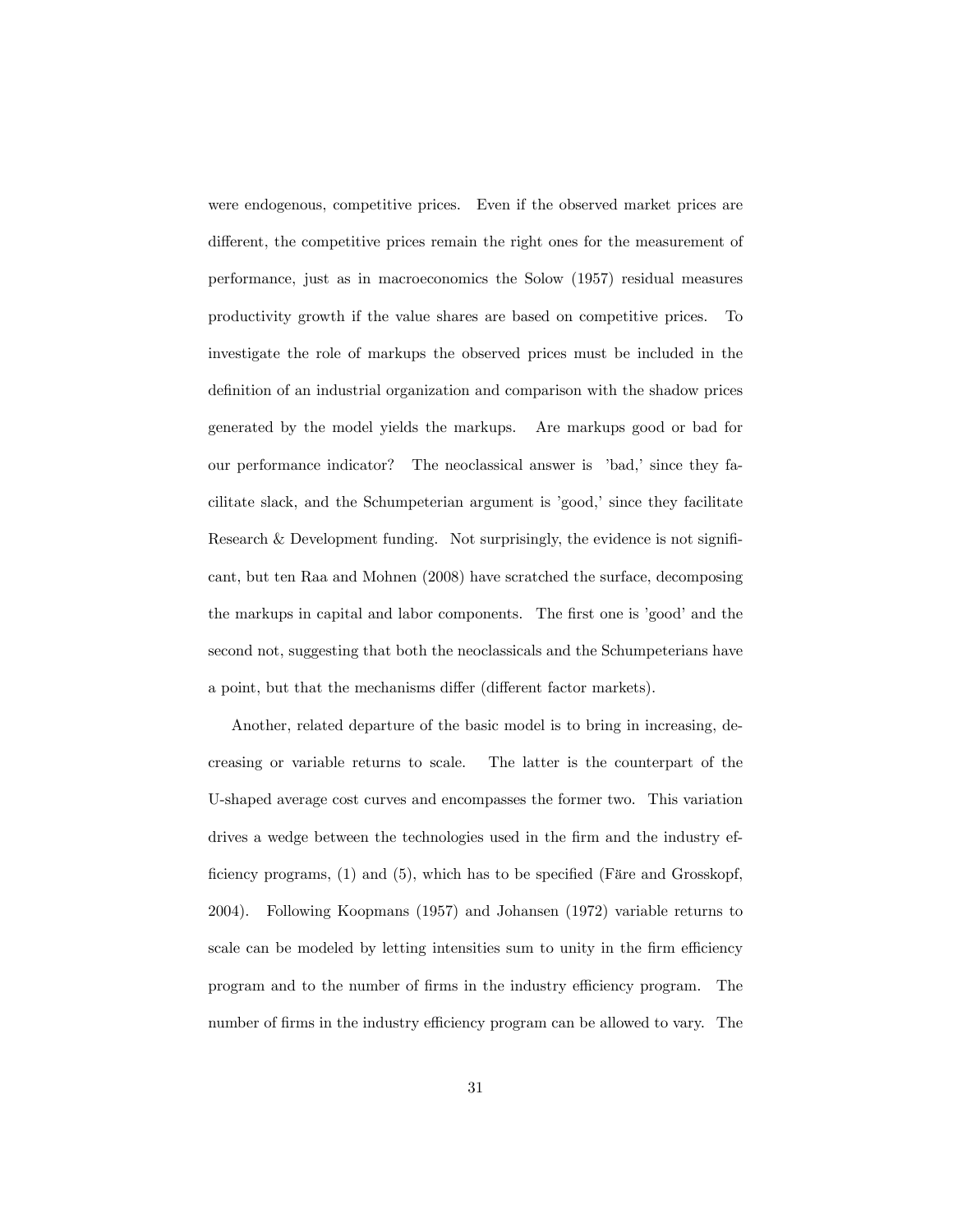program becomes a mixed integer-linear program and, perhaps surprisingly, duality analysis can still be exploited to modify the results (ten Raa, 2009). While the relationship with the theory of contestable markets becomes less clean, the application to performance decomposition in firm terms and an industrial organization effect remains equally simple. The latter effect remains given by the ratio of Definition 1; the only modification remaining the inclusion of the adding-up constraints in the efficiency programs.

### 8 Conclusion

An industry may perform better, in the sense of productivity growth, by technical progress or by efficiency change. Both sources of growth have been decomposed in firm contributions, but the aggregation is known to be imperfect. The bias in the aggregation of the efficiencies of the firm reflects the allocative inefficiency in an industry. This industrial organization effect can be measured by the change in the ratio of the industry efficiency to the market share weighted harmonic mean of the firm efficiencies. The measure can be extended to capture the dynamic industrial organization effect of entry and exit.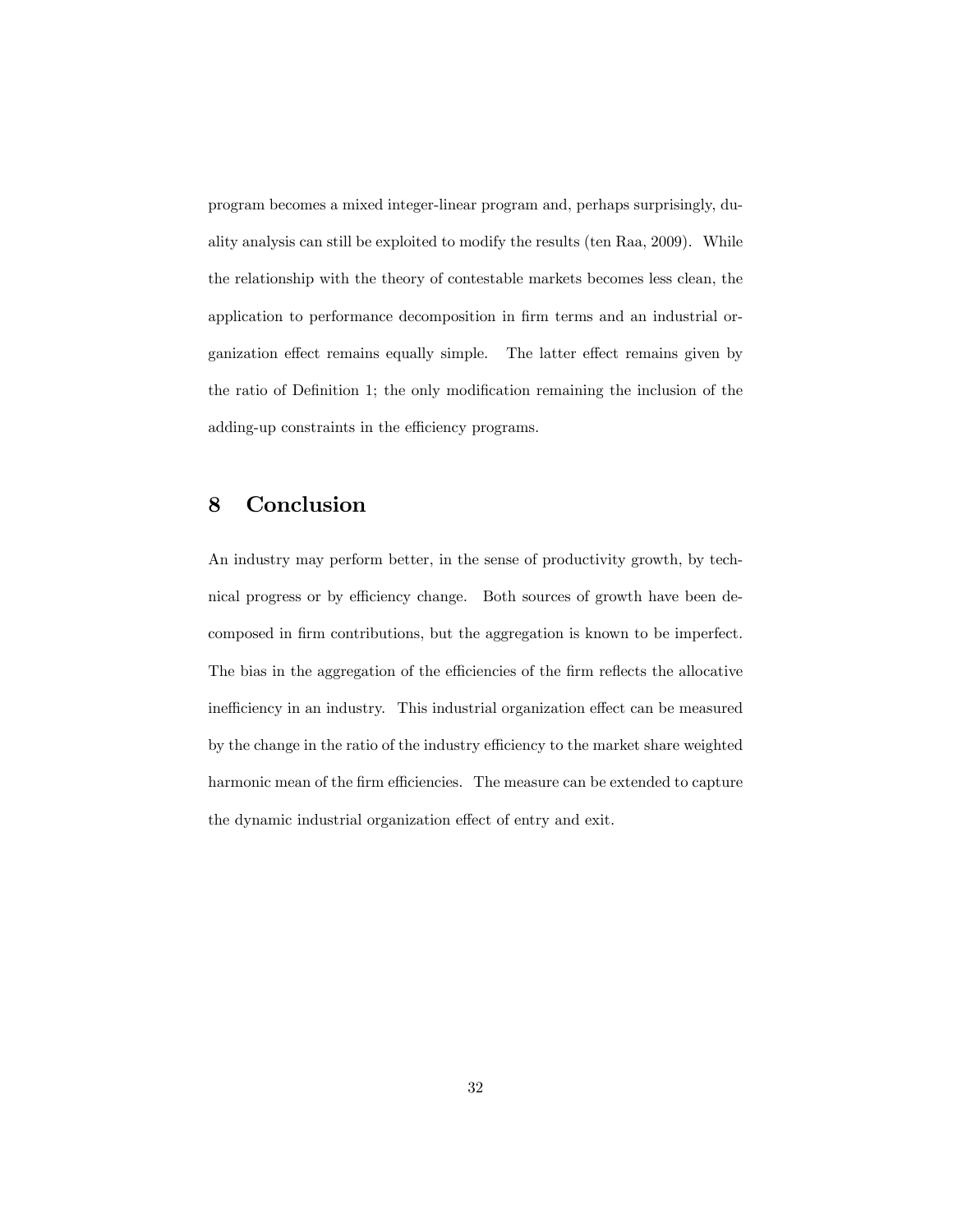### References

- [1] Balk, B.M. "The Residual: On Monitoring and Benchmarking Firms, Industries, and Economies with Respect to Productivity," Journal of Productivity Analysis 20, 1, 5-47 (2003)
- [2] Bartelsman, E.J. and M. Doms, "Understanding Productivity: Lessons from Longitudinal Microdata," Journal of Economic Literature 38, 3, 569-94 (2000)
- [3] Baumol, W.J. and D. Fischer, "Cost-Minimizing Number of Firms and Determination of Industry Structure," Quarterly Journal of Economics, 92, 3, 439-68 (1978)
- [4] Baumol, W.J., J.C. Panzar and R.D. Willig, Contestable Markets and the Theory of Industry Structure, Harcourt Brace Jovanovich, New York (1982)
- [5] Briec, W., B. Dervaux and H. Leleu, "Aggregation of Directional Distance Functions and Industrial Efficiency," Journal of Economics 79, 3, 237-61 (2003)
- [6] Blackorby, C. and R.R. Russell, "Aggregation of Efficiency Indices,"  $Jour$ nal of Productivity Analysis 12, 1, 5-20 (1999)
- [7] Caves, D.W., L.R. Christensen, and W.E. Diewert, "The Economic Theory of Index Numbers and the Measurement of Input, Output and Productivity," Econometrica 50, 6, 1393-1414 (1982)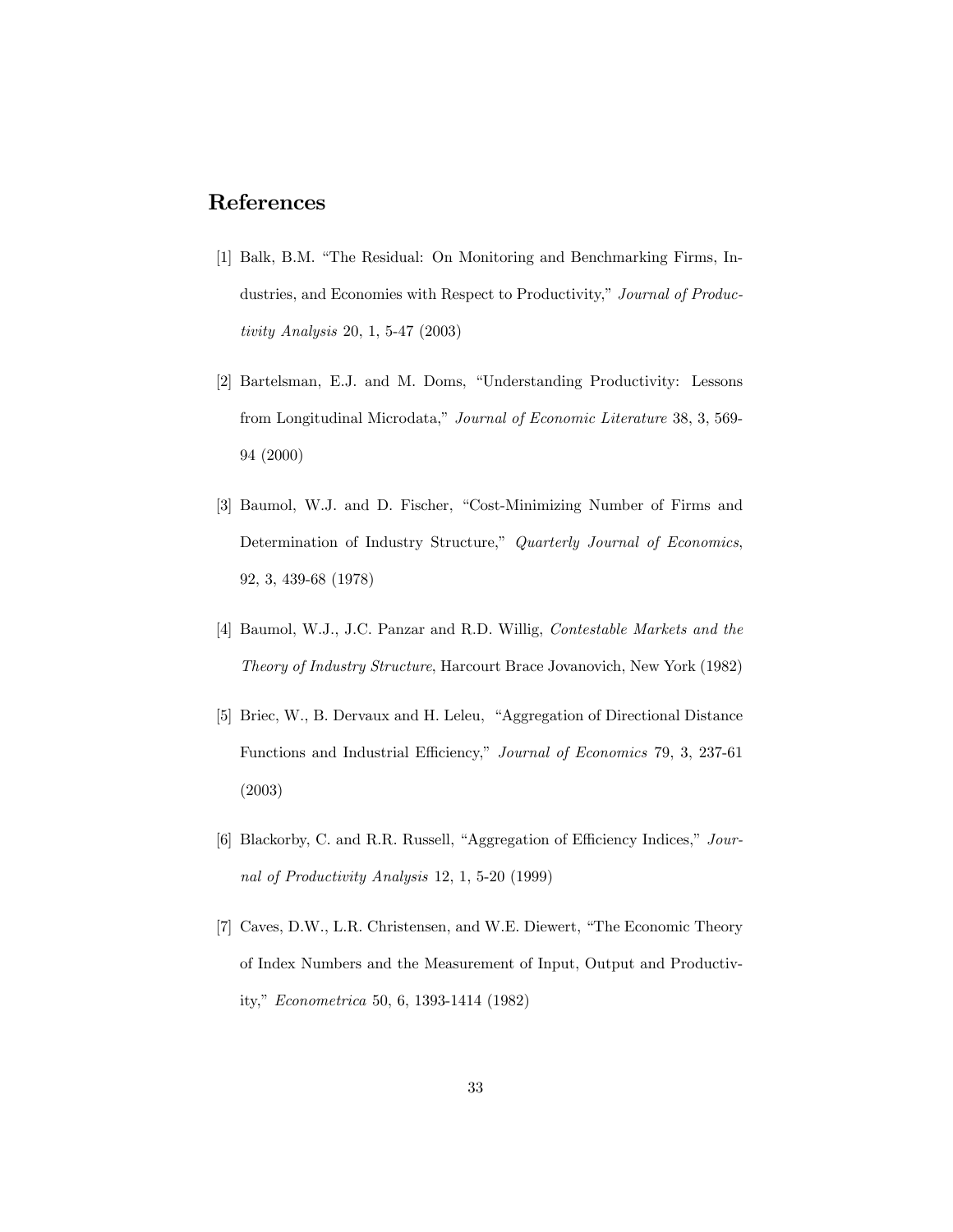- [8] Charnes, A., W.W.Cooper and E. Rhodes, "Measuring the Efficiency of Decision Making Units," European Journal of Operational Research 2, 6, 429-44 (1978)
- [9] Cherchye, L., C.A. Knox Lovell, W. Moesen, and T. Van Puyenbroeck, ìOne Market, One number? A Composite Indicator Assessment of EU Internal Market Dynamics," European Economic Review 51, 3, 749-79 (2007)
- [10] Debreu, G., "The Coefficient of Resource Utilization," Econometrica 19, 3, 273-292 (1951)
- [11] Denny, M., M. Fuss and Waverman L., "The Measurement and Interpretation of Total Factor Productivity in Regulated Industries," in T.G. Cowing and R.E. Stevenson, eds., Productivity Measurement in Regulated Industries, Academic Press, New York (1981)
- [12] Diewert, W.E., "The Measurement of Waste within the Production Sector of an Open Economy," Scandinavian Journal of Economics 85, 2, 159-79 (1983)
- [13] Diewert, W.E., Essays in Index Number Theory, North-Holland, Amsterdam (1993)
- [14] Diewert, W.E. "Benchmarking and the Nonparametric Approach to Performance Measurement," Tutorial presented at the University Autonoma of Barcelona (2005)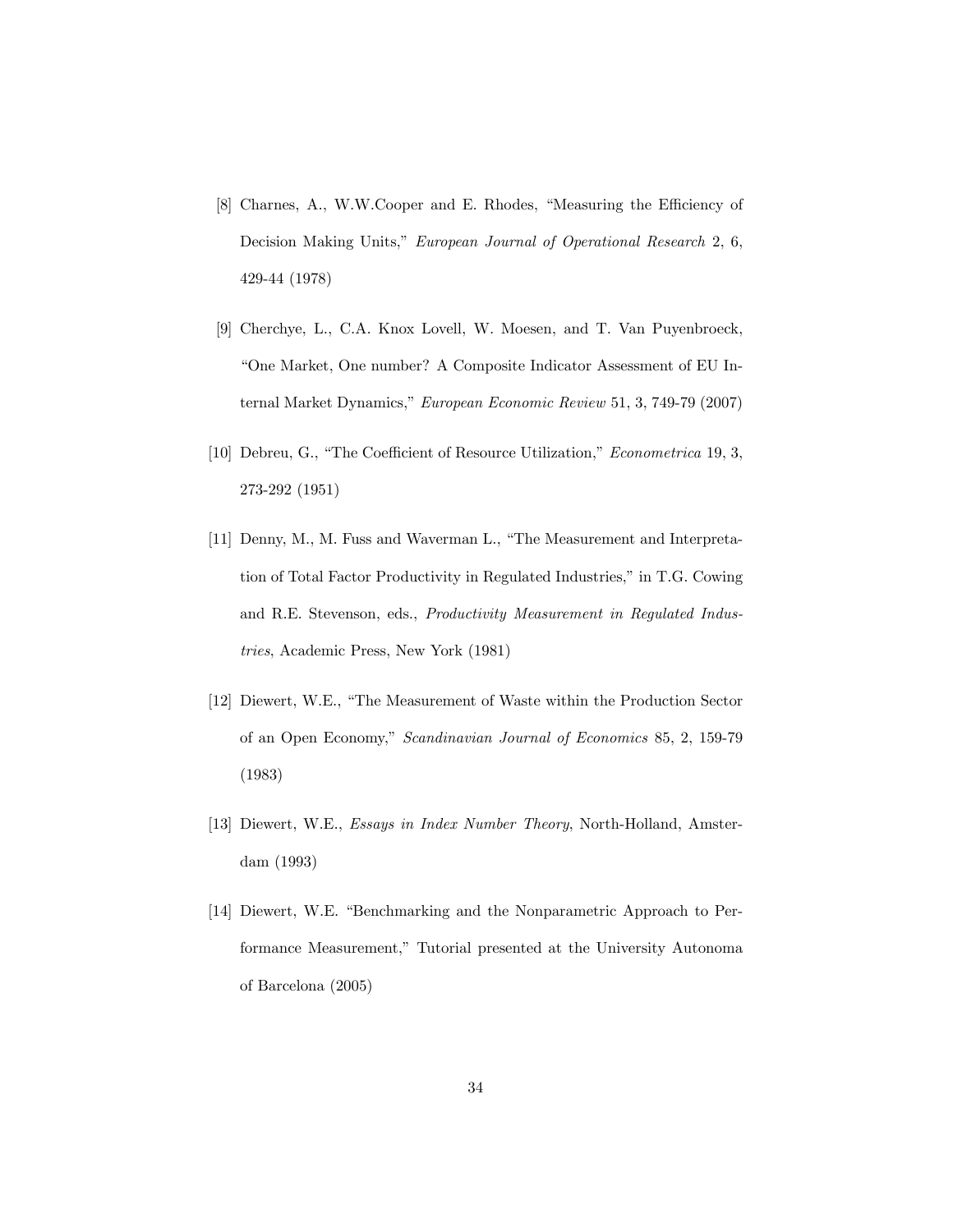- [15] Diewert, W. E., and K.J. Fox, "On Measuring the Contribution of Entering and Exiting Firms to Aggregate Productivity Growth," Discussion Paper No. 05-02, Department of Economics, University of British Columbia (2005)
- [16] Färe, R., and S. Grosskopf, New Directions: Efficiency and Productivity, Kluwer Academic Publishers, Boston (2004)
- [17] Färe, R., S. Grosskopf, B. Lindgren, and P. Roos, "Productivity Development in Swedish Hospitals: a Malmquist Output Index Approach," Discussion paper No. 89-3, Southern Illinois University, Illinois (1989)
- [18] Farrell, M.J., "The Measurement of Production Efficiency," Journal of the Royal Statistical Society Series A, 120, 253-78 (1957)
- [19] Førsund, F.R., and L. Hjalmarsson, "Generalised Farrell Measures of Efficiency: An Application to Milk Processing in Swedish Dairy Plants," Economic Journal 89, 294-315 (1979)
- [20] Fukuyama, H., and W.L. Weber, "Estimating Output Allocative Efficiency and Productivity Change: Application to Japanese Banks," European Journal of Operational Research 137, 177-190, 2002
- [21] Georgescu-Roegen, N. "The Aggregate Linear Production Function and Its Applications to von Neumann's Economic Model," In: T. Koopmans, Editor, Activity Analysis of Production and Allocation, Wiley, New York, 98–115 (1951)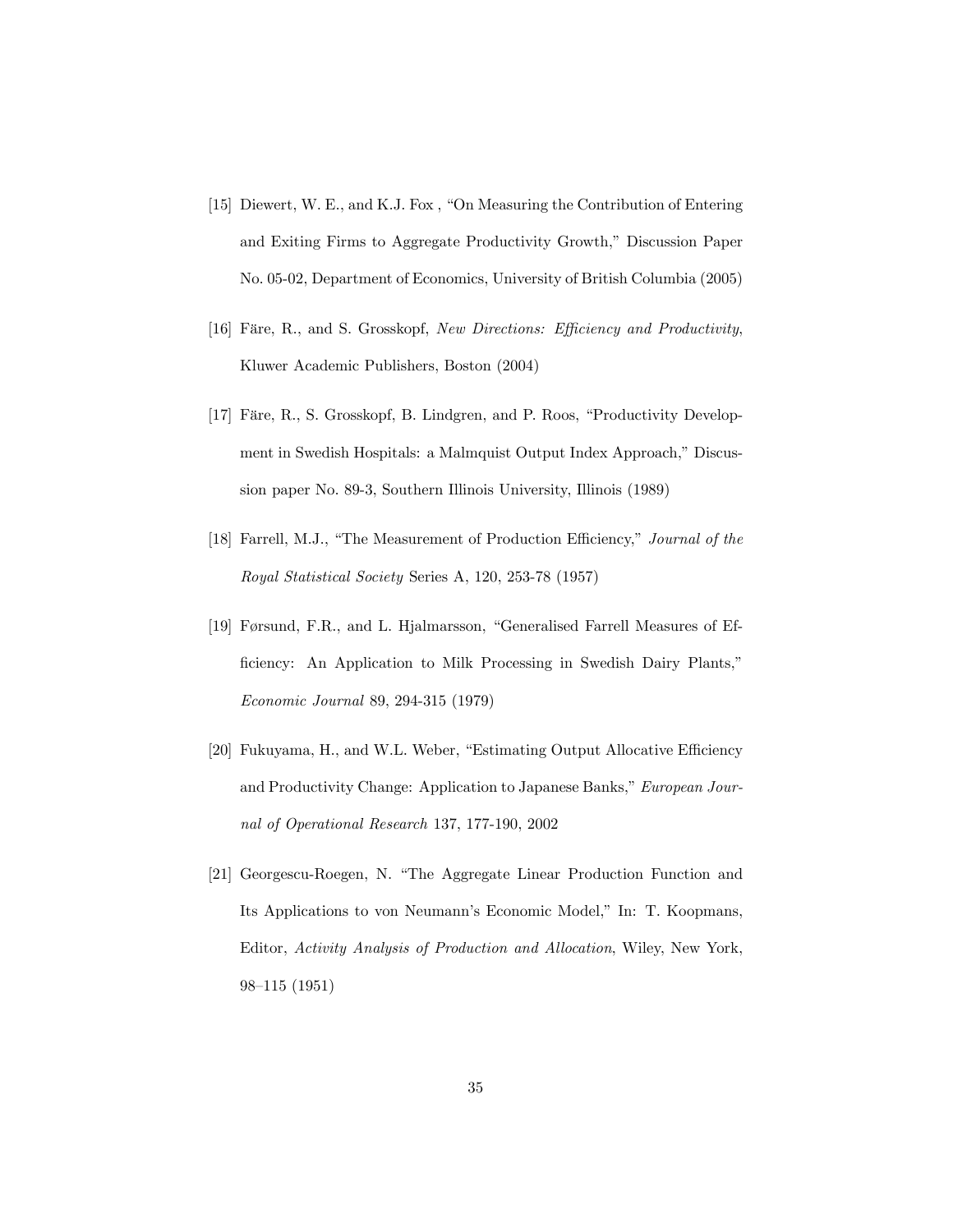- [22] Glass, J.C., G. McCallion, D.G. McKillop, and K. Stringer, "A 'Technically Level Playing-Field' Profit Efficiency Analysis of Enforced Competition Between Publicly Funded Institutions," European Economic Review 50, 6, 1601-26 (2006)
- [23] Johansen, L., Production Functions, North-Holland, Amsterdam (1972)
- $[24]$  Jorgenson, D., M. Ho and K. Stiroh, "Growth of US Industries and Investments in Information Technology and Higher Education," Economic Systems Research 15, 3, 279-325 (2003)
- [25] Koopmans, T.C., Three Essays on the State of Economic Science, McGraw-Hill, New York (1957)
- [26] Sharkey, W.W., and L.G. Telser, "Supportable Cost Functions for the Multiproduct Firm," Journal of Economic Theory 18, 23-27 (1978)
- [27] Shephard, R.W., Theory of Cost and Production Functions, Princeton University Press, Princeton (1970)
- [28] Simar, L., and P.W. Wilson, "Estimation and Inference in Two-Stage, Semi-Parametric Models of Production Processes," Journal of Econometrics 136, 1, 31-64 (2007)
- [29] Solow, R.M. "Technical Change and the Aggregate Production Function," The Review of Economics and Statistics 39, 3, 312-320 (1957)
- [30] ten Raa, T., "The Substitution Theorem," Journal of Economic Theory 66, 2, 632-36 (1995)